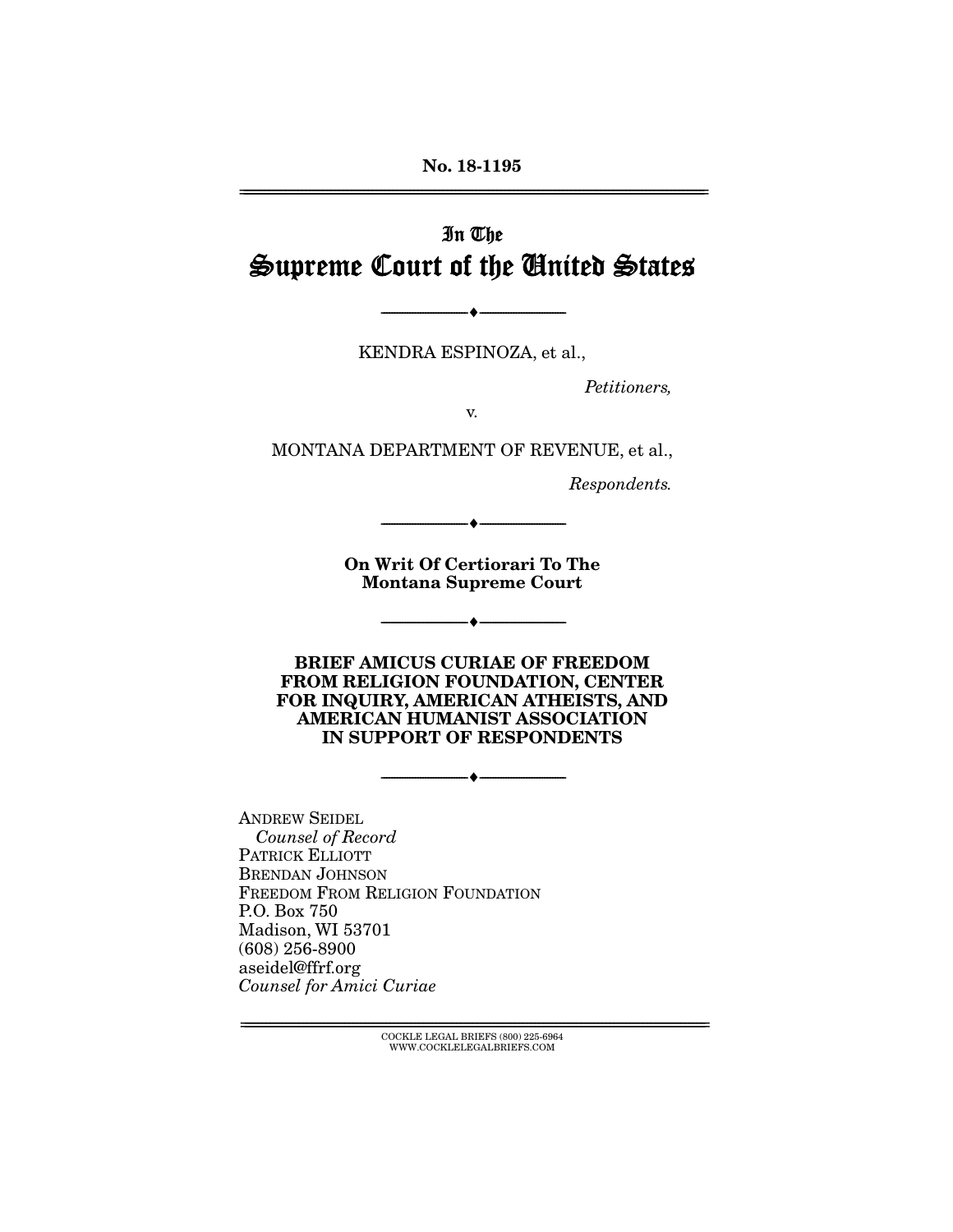# TABLE OF CONTENTS

| INTEREST OF AMICI CURIAE                                                                                                                         | 1  |
|--------------------------------------------------------------------------------------------------------------------------------------------------|----|
| SUMMARY OF ARGUMENT                                                                                                                              | 3  |
|                                                                                                                                                  | 4  |
| The structure and purpose of Montana's<br>Ι.<br>neo-voucher program fall under the broad<br>text of the Montana No Aid Clause                    | 6  |
| II. No Aid Clauses, including Article X, Section 6<br>of the Montana Constitution, foster and pro-<br>tect the religious freedom of all citizens | 9  |
| III. The principle underlying No Aid Clauses<br>dates to America's founding and was uni-<br>formly accepted after years of experience            | 13 |
| IV. Undermining No Aid Clauses and offering<br>direct or indirect aid to religious education<br>will require government regulation of reli-      |    |
|                                                                                                                                                  | 16 |
|                                                                                                                                                  | 21 |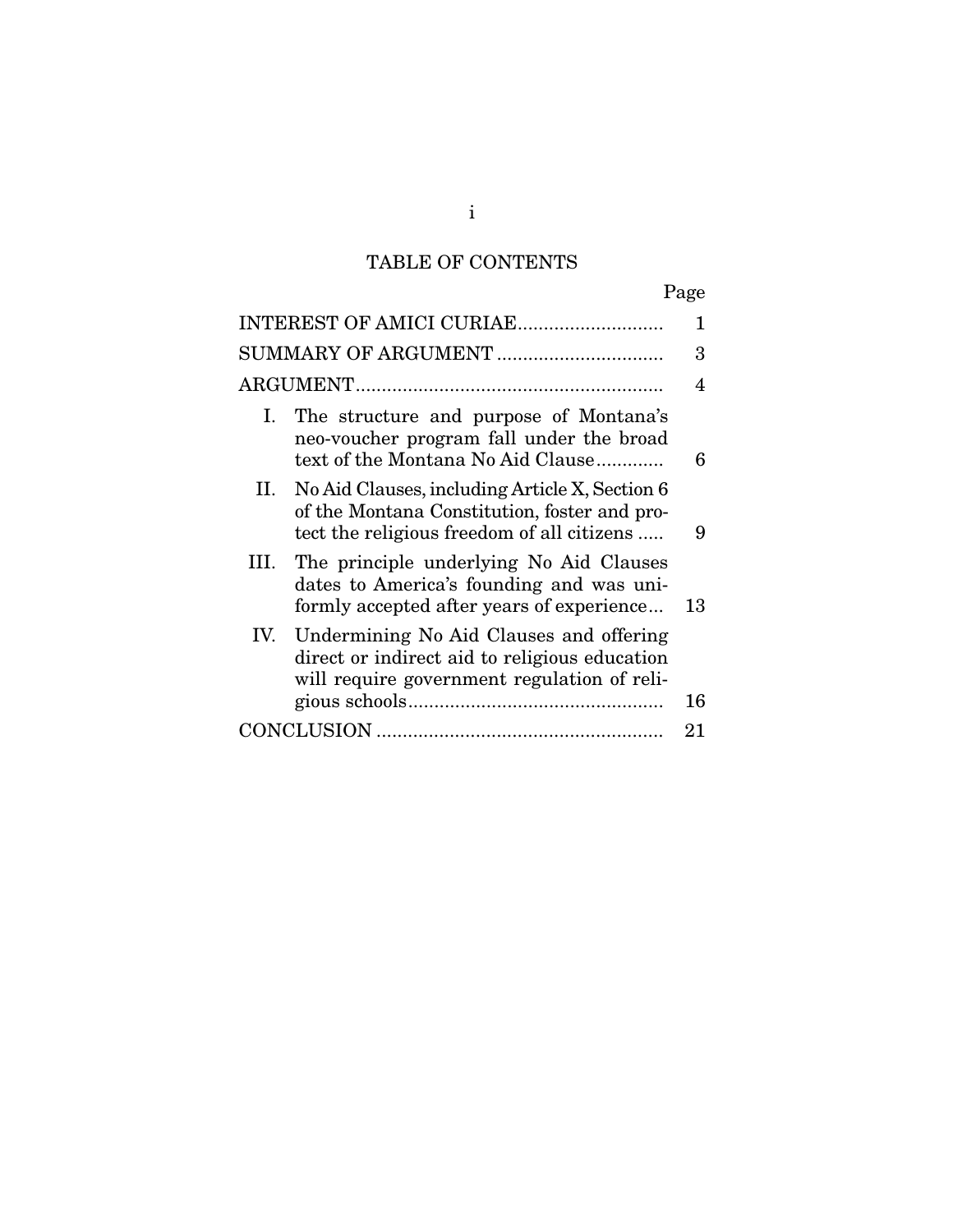## TABLE OF AUTHORITIES

Page

| ۰.<br>− |
|---------|
|---------|

| Everson v. Bd. of Ed. of Ewing Twp., 330 U.S. 1                                        |
|----------------------------------------------------------------------------------------|
| Hosanna-Tabor Evangelical Lutheran Church<br>& Sch. v. E.E.O.C., 565 U.S. 171 (2012)17 |
| $McCollum$ v. Bd. of Ed. of Sch. Dist. No. 71, 333                                     |
| Sch. Dist. of Abington Twp., Pa. v. Schempp, 374                                       |
| Torcaso v. Watkins, 367 U.S. 488 (1961)13                                              |
| Trinity Lutheran Church of Columbia, Inc. v.<br>Comer, 137 S. Ct. 2012 (2017)14, 15    |
| Walz v. Tax Comm'n of City of N.Y., 397 U.S. 664                                       |

## OTHER AUTHORITIES

| Andrew L. Seidel, <i>Bad History</i> , <i>Bad Opinions</i> : |  |
|--------------------------------------------------------------|--|
| How "law office history" is leading the courts               |  |
| astray on school board prayer and the First                  |  |
| Amendment, 12 Ne. U. L. Rev. (forthcom-                      |  |
|                                                              |  |
| 1 ANNALS OF CONG. 758-59 (1789) (Joseph Gales                |  |
| Benjamin Franklin, Letter from Benjamin Frank-               |  |
| lin to Richard Price, 9 October 1780, in THE                 |  |
| PAPERS OF BENJAMIN FRANKLIN, 389-99 (Bar-                    |  |
|                                                              |  |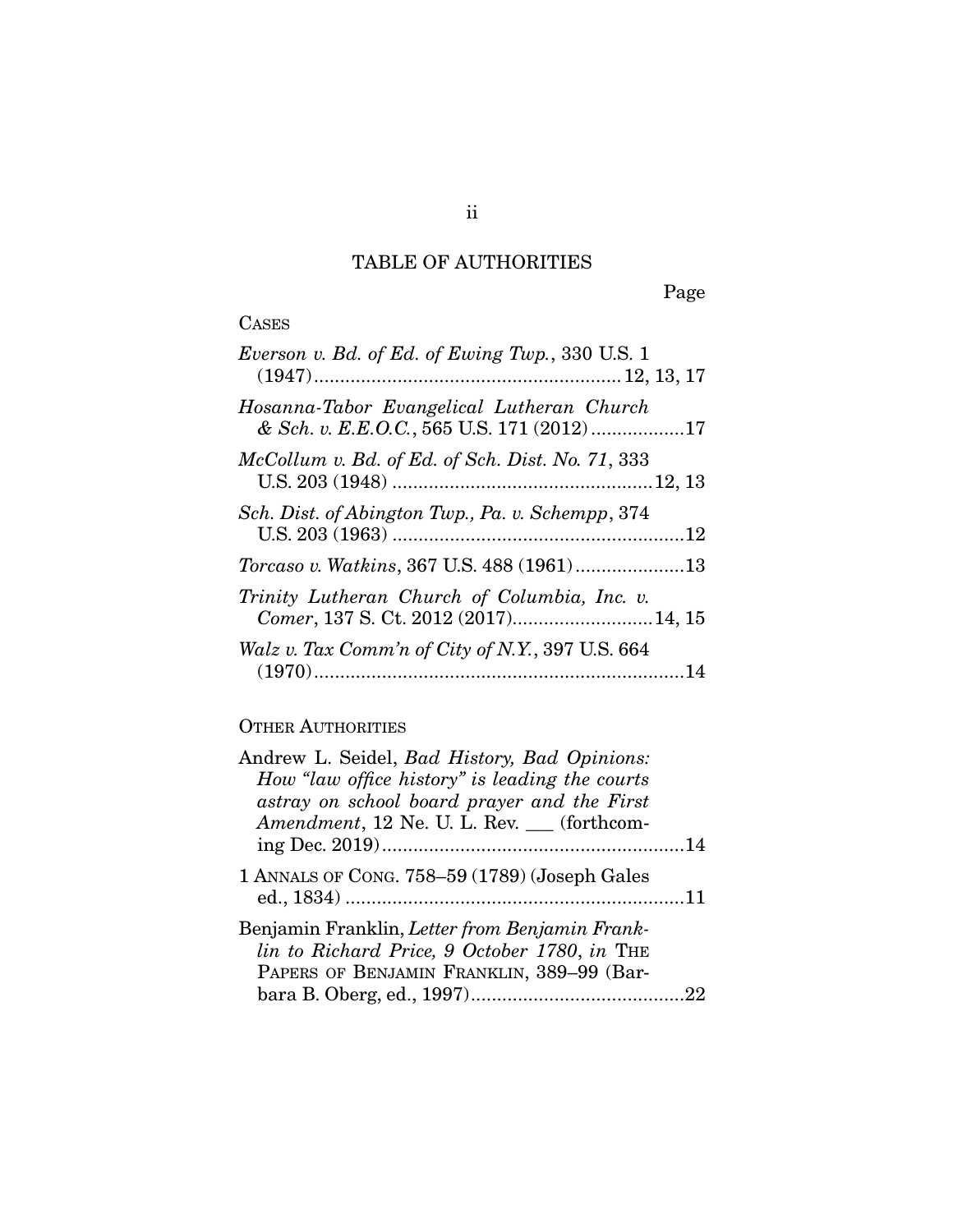## TABLE OF AUTHORITIES—Continued

| Erin Richards, Former employees cast doubt on<br>voucher school's operations, MILWAUKEE JOUR-<br>NAL SENTINEL (Dec. 15, 2014), https://bit.ly/<br>$2n719Nf$<br>.20                                                                          |  |
|---------------------------------------------------------------------------------------------------------------------------------------------------------------------------------------------------------------------------------------------|--|
| Erin Richards, Leaders of closed Milwaukee<br>voucher school are now in Florida, MILWAUKEE<br>JOURNAL SENTINEL (Jan. 15, 2014), https://                                                                                                    |  |
| Erin Richards, Milwaukee voucher school Life-<br>Skills Academy closes in the dead of the night,<br>MILWAUKEE JOURNAL SENTINEL (Jan. 14, 2014),                                                                                             |  |
| THE FEDERALIST NO. 69 (Alexander Hamilton)  10                                                                                                                                                                                              |  |
| Frances Paterson, Building a Conservative Base:<br>Teaching History and Civics in Voucher-Sup-<br>ported Schools, The Phi Delta Kappan (Oct.<br>2000), https://www.jstor.org/stable/20439835 20                                             |  |
| 1 James Madison, <i>Detached Memoranda</i> , Ca. 31<br>January 1820, in THE PAPERS OF JAMES MADI-<br>SON, RETIREMENT SERIES, 4 MARCH 1817-31<br>JANUARY 1820, 600-27 (ed. David B. Mattern,<br>J. C. A. Stagg, Mary Parke Johnson, and Anne |  |
| 8 James Madison, Memorial and Remonstrance<br>against Religious Assessments, [ca. 20 June]<br>1785, in THE PAPERS OF JAMES MADISON, 10<br>MARCH 1784-28 MARCH 1786, 295-306 (ed.<br>Robert A. Rutland and William M. E. Rachal,<br>5, 10    |  |

iii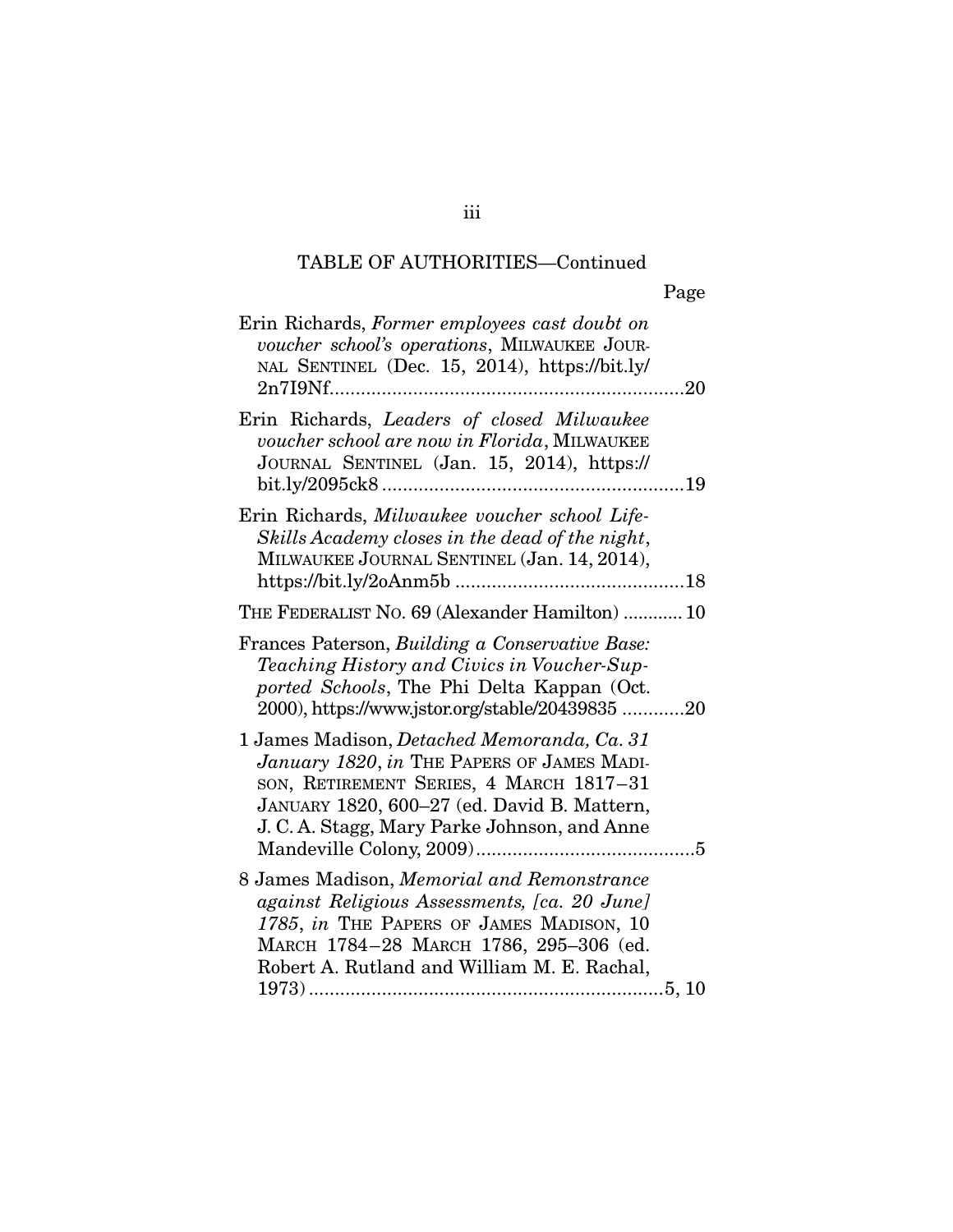# TABLE OF AUTHORITIES—Continued

| Katherine Stewart, THE GOOD NEWS CLUB: THE<br>CHRISTIAN RIGHT'S STEALTH ASSAULT ON AMER-                                                   |  |
|--------------------------------------------------------------------------------------------------------------------------------------------|--|
| Kyle Olson, <i>Jesus Isn't in Michigan</i> , TOWNHALL                                                                                      |  |
| Molly Beck, State paid \$139 million to schools<br>terminated from voucher program since 2004,<br>WISCONSIN STATE JOURNAL (Oct. 12, 2014), |  |
| Sarah Carr, Who cleans up problem choice schools?,<br>MILWAUKEE JOURNAL SENTINEL (Sept. 15, 2003),                                         |  |
| 2 Thomas Jefferson, 82. A Bill for Establishing<br>Religious Freedom, 18 June 1779, in THE PA-<br>PERS OF THOMAS JEFFERSON, 545 (Julian P. |  |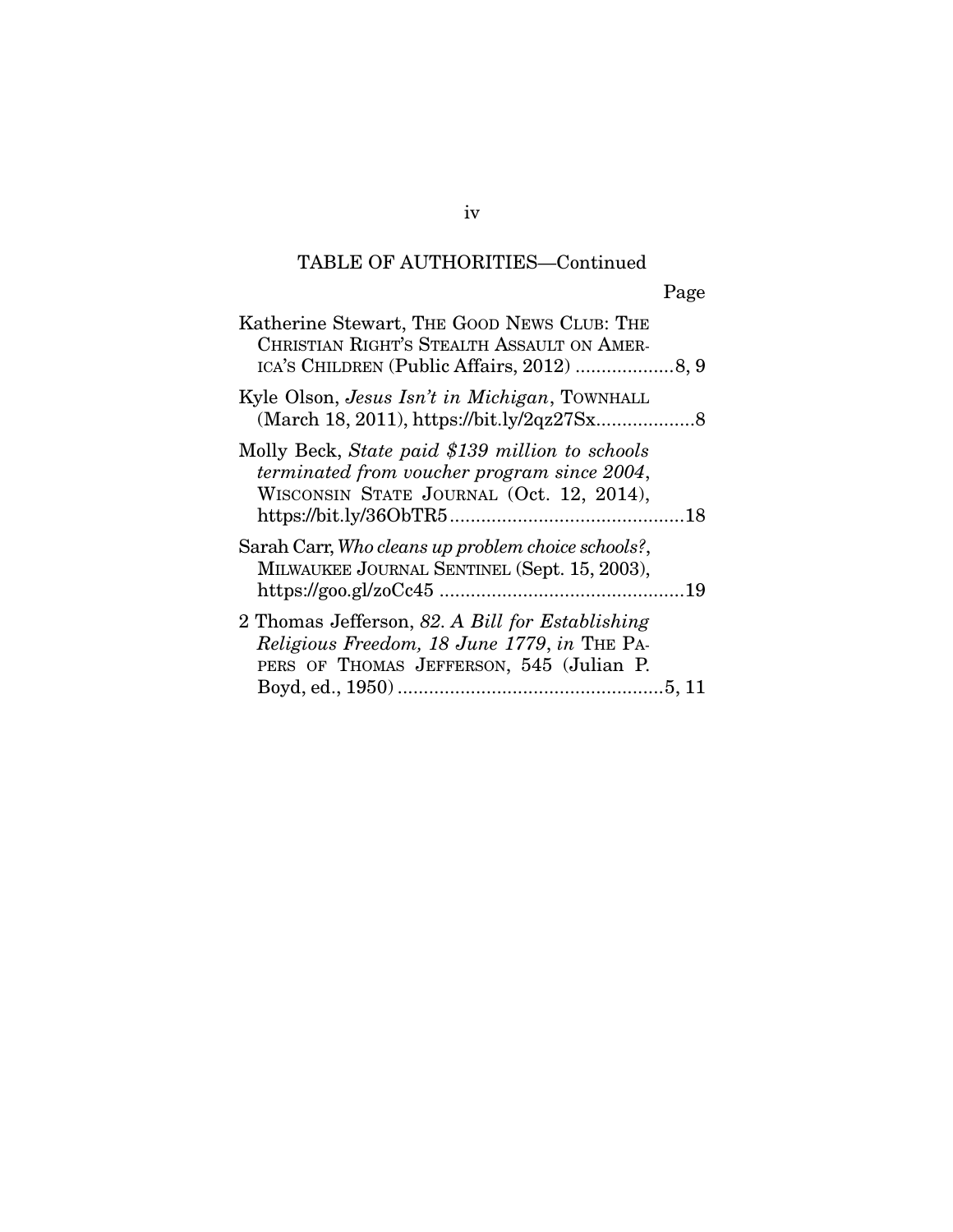#### INTEREST OF AMICI CURIAE<sup>1</sup>

Amici are public-interest organizations that advance the rights and freedoms of atheists, agnostics, and nonbelievers.

 The Freedom From Religion Foundation is the largest national association of freethinkers, representing atheists, agnostics, and others who form their opinions about religion based on reason, rather than faith, tradition, or authority. Founded in 1978 as a  $501(c)(3)$ nonprofit, FFRF has over 30,000 members, including members in every state, including Montana, and the District of Columbia. FFRF has 23 local and regional chapters across the country. FFRF's purposes are to educate about nontheism and to preserve the cherished constitutional principle of separation between religion and government. FFRF ends hundreds of state/church entanglements each year through education and persuasion, while also litigating, publishing a newspaper, and broadcasting educational programming. FFRF, whose motto is "Freedom depends on freethinkers," works to uphold the values of the Enlightenment.

 The Center For Inquiry is a nonprofit organization devoted to promoting reason, science, critical thinking, and humanist values. Through education, research, publishing, social services, and other activities, including litigation, CFI advocates for public policy that is

<sup>1</sup> Rule 37 statement: Both parties issued blanket consents to the filing of amicus briefs. No party's counsel authored any part of this brief. Amici alone funded this brief 's preparation and submission.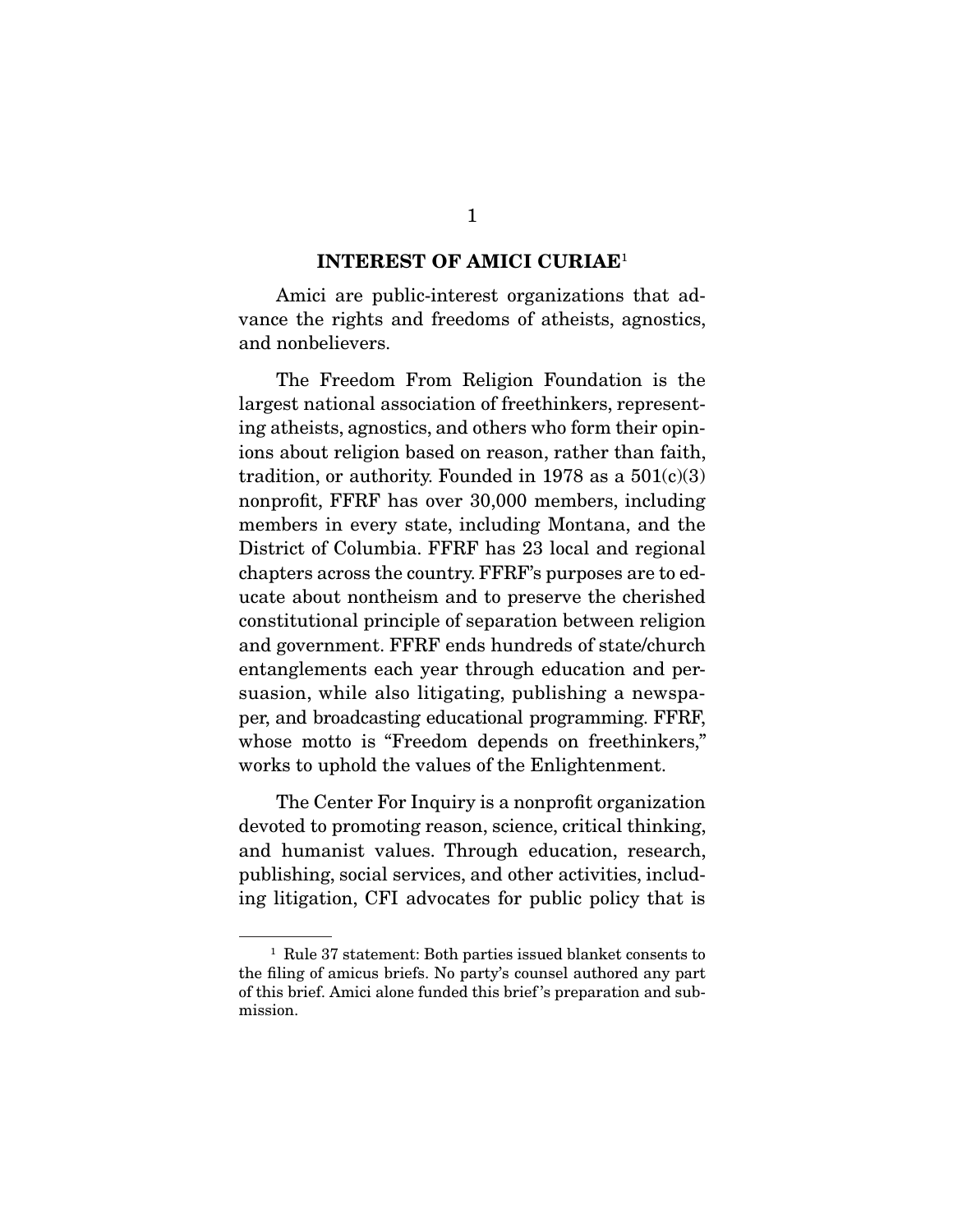rooted in science, evidence, and objective truth. CFI works to defend the rights of nonbelievers around the world and to protect the freedom of inquiry that is vital to a free society.

 American Atheists, Inc. is a national civil rights organization that works to achieve religious equality for all Americans by protecting what Thomas Jefferson called the "wall of separation," created by the First Amendment, between government and religion. The organization strives to create an environment where atheism and atheists are accepted as members of the nation's communities and where casual bigotry against the atheist community is seen as abhorrent and unacceptable. American Atheists promotes the understanding of atheists through education, outreach, and community building, and works to end the stigma associated with being an atheist in America.

 The American Humanist Association is a national nonprofit membership organization based in Washington, D.C., with over 252 local chapters and affiliates in 43 states and the District of Columbia. Founded in 1941, the AHA is the nation's oldest and largest Humanist organization. Humanism is a progressive lifestance that affirms—without theism or other supernatural beliefs—a responsibility to lead a meaningful, ethical life that adds to the greater good of humanity. The mission of the AHA's legal center is to protect one of the most fundamental principles of our democracy: the constitutional mandate of separation of church and state. To that end, the AHA's legal center has litigated dozens of Establishment Clause cases in state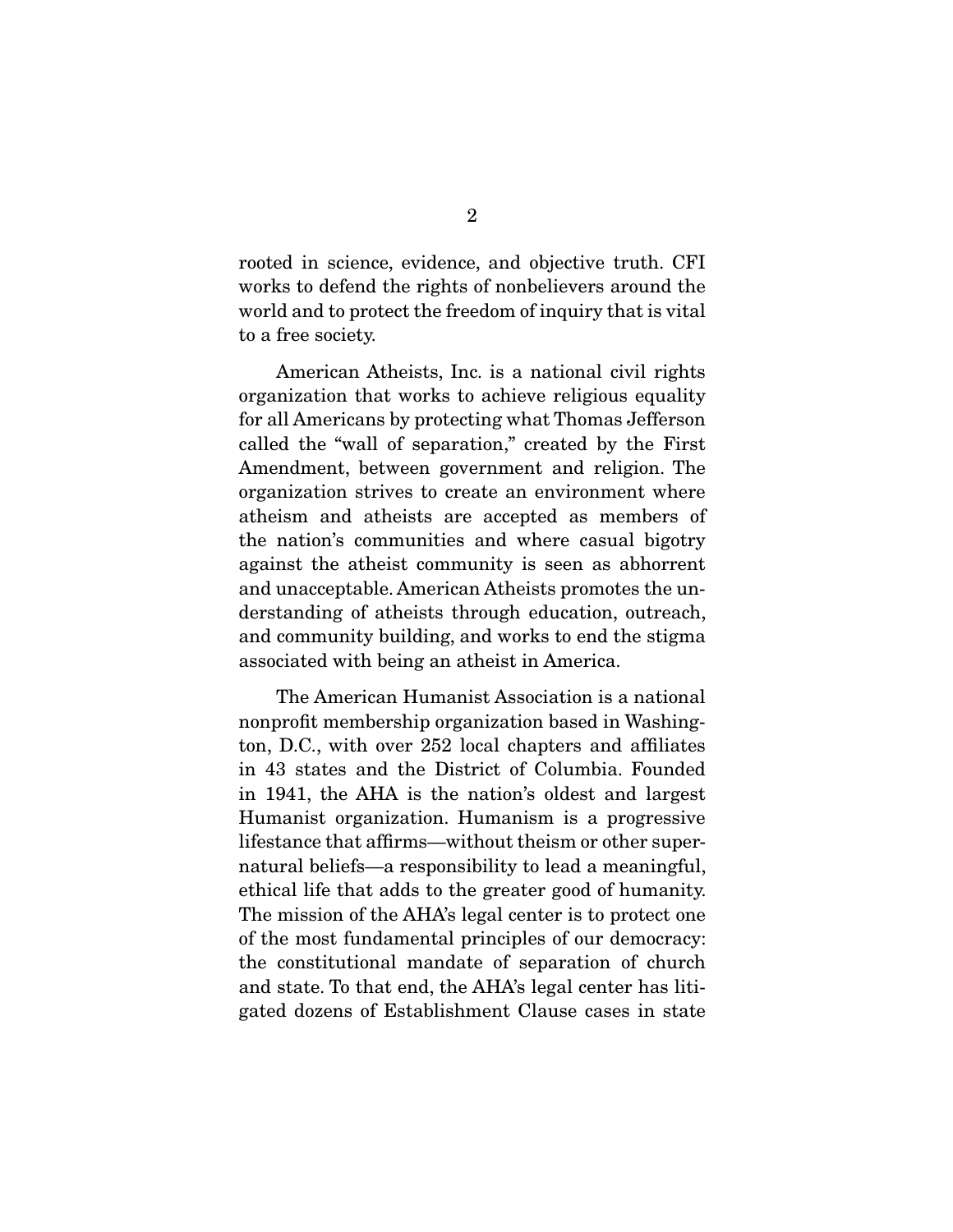and federal courts nationwide, including in the U.S. Supreme Court.

 As secular and humanist organizations that promote freedom of conscience for those who do not practice religion, amici offer a unique viewpoint on—and share significant concerns about—government funding of private religious schools and the entanglement between state and church it entails.

#### SUMMARY OF ARGUMENT

--------------------------------- ---------------------------------

 This case is not about discrimination; it is about government-compelled support of religion. Above all, religious freedom means that no taxpayer is compelled to financially support a religion or religious education that is not their own. No Aid Clauses, including the Montana Constitution's, foster and protect the religious freedom of all citizens by enshrining this principle. Montana's neo-voucher program violated the Montana No Aid Clause and, therefore, this basic principle.

 The principle underlying No Aid Clauses—that taxpayers cannot be forced to support religion or religious education—dates to America's founding and was uniformly accepted after years of experience. The American experiment in separating state and church succeeded. We lack the oppressive history of government-enforced tithing. As a result, some fail to understand that the No Aid principle actually protects religious freedom.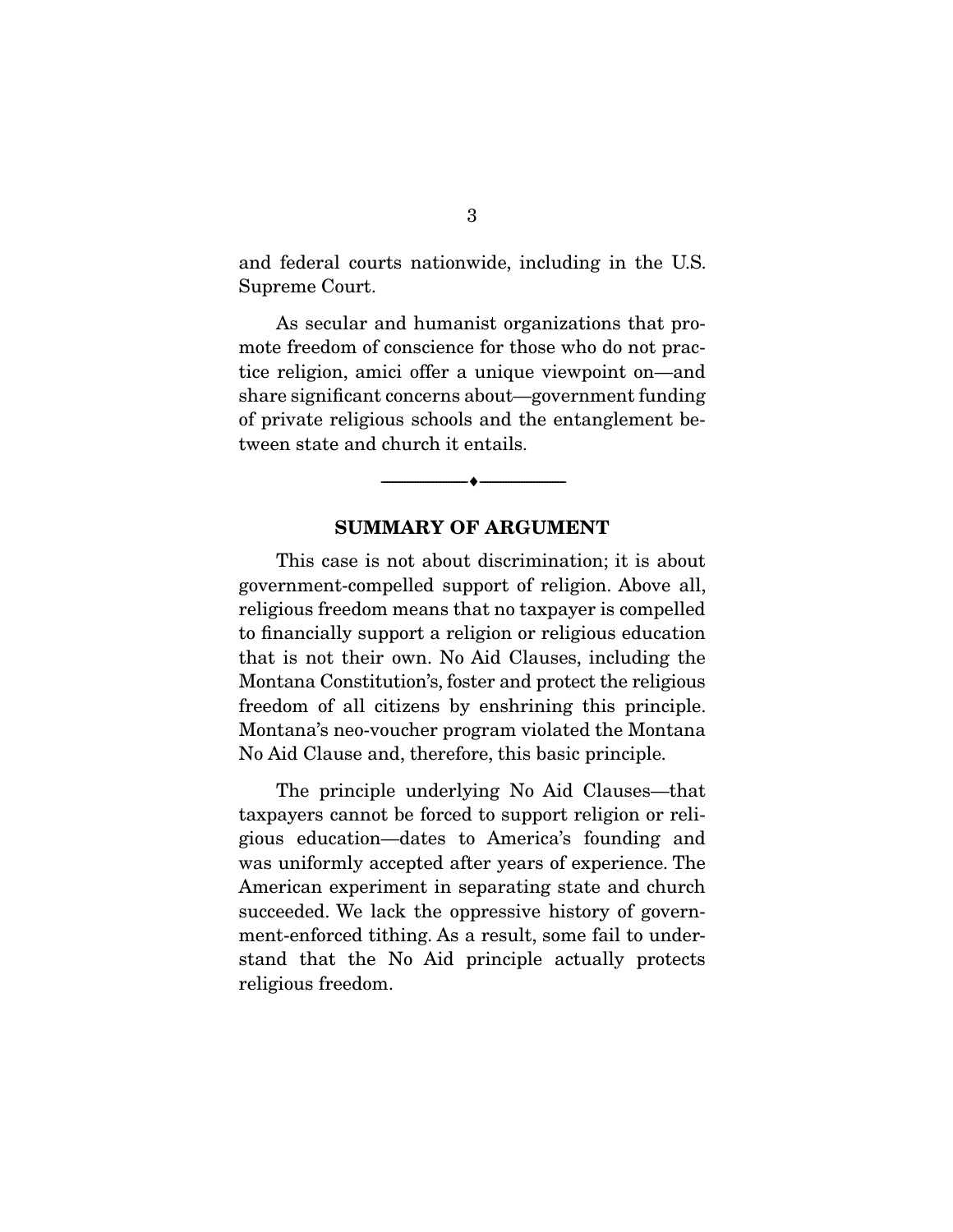If this Court undermines that history of success and invents a constitutional right for religion to dip into the public purse, state-church relations will be altered drastically. This will bring down government regulation on religious schools. When public money flows to private schools, however indirect the route, regulation is foreordained because the unregulated flow of funds to unaccountable organizations guarantees abuse. This abuse can be seen in pilot voucher programs right now. Keeping religious schools out of the public treasury allows them to remain free from government regulation and public accountability.

 No Aid Clauses foster religious freedom and this Court should reaffirm that principle.

#### ARGUMENT

--------------------------------- ---------------------------------

 The Montana No Aid Clause protects and fosters the religious freedom of *all* citizens. It does so by ensuring that the state does not wield its taxing power to fund religious education either directly or indirectly. In this way, no taxpayer is compelled to financially support a religion that is not their own.

 In this case, Montana Christians claiming discrimination have drowned out that basic principle. But it remains true nonetheless. The constitutional prohibition on states taxing citizens for the benefit of religion, directly or indirectly, guarantees religious liberty for all. As Thomas Jefferson explained in the Virginia Statute for Religious Freedom, "to compel a man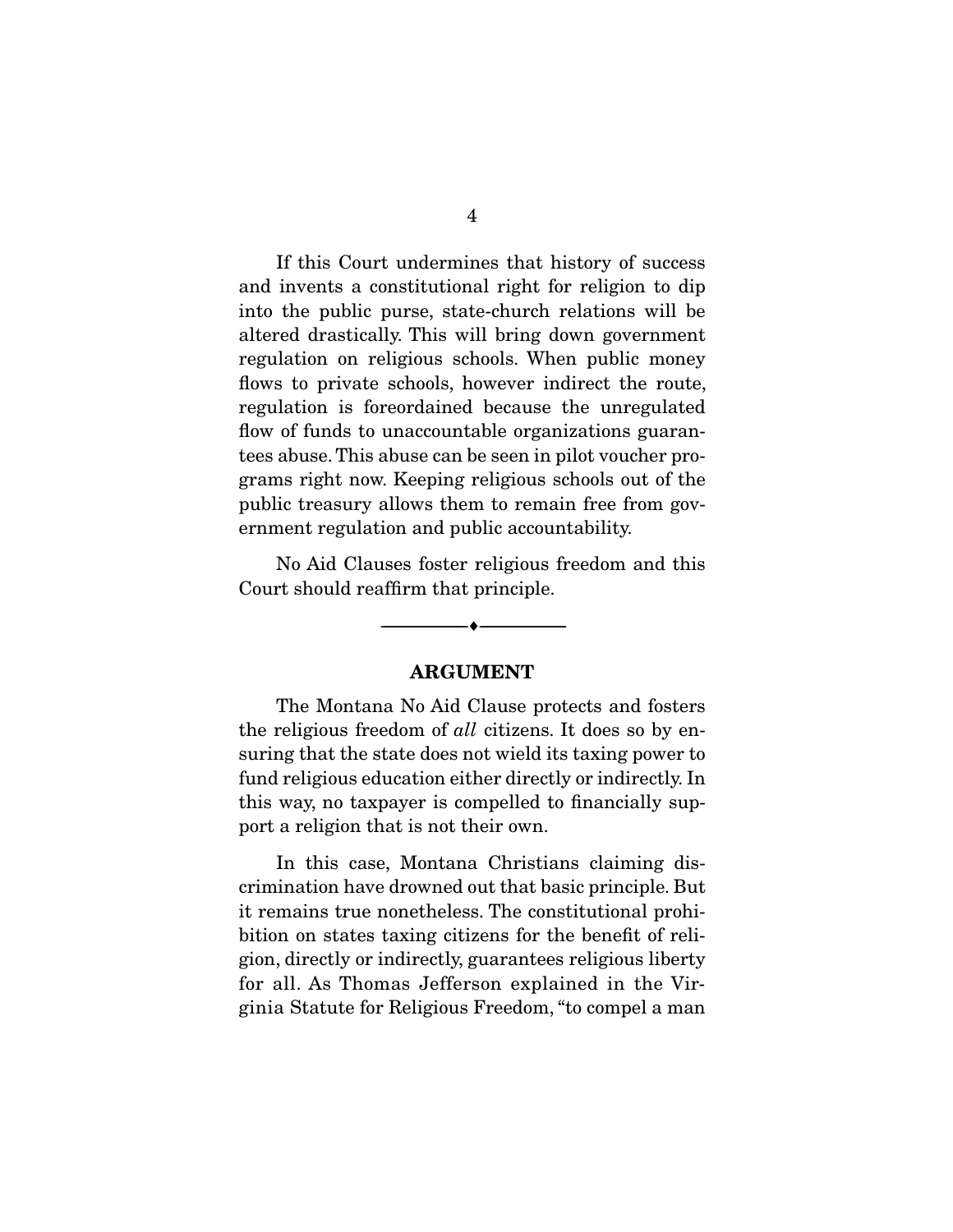to furnish contributions of money for the propagation of opinions which he disbelieves and abhors, is sinful and tyrannical. . . ."2 James Madison called the statute "a true standard of Religious liberty."3 He did so because it stood as "the great barrier [against] usurpations on the rights of conscience."4

 Religious liberty is imperiled in this case. But this case is not about discrimination; it is about government-compelled support of religion. The right to be free from that compulsion *is* religious liberty. That right is the progenitor of every other facet of religious freedom. That right is possessed by every Montana citizen and taxpayer, not just a few Christian parents. *That* is the right at issue here.

 The state's taxing power is inherently coercive. When that power is used directly or indirectly to benefit religious education, it violates the rights of conscience of citizens.<sup>5</sup> To employ the state's taxing power

<sup>5</sup> 8 James Madison, *Memorial and Remonstrance against Religious Assessments, [ca. 20 June] 1785*, *in* THE PAPERS OF JAMES MADISON, 10 MARCH 1784–28 MARCH 1786, 295–306 (ed. Robert A. Rutland and William M. E. Rachal, 1973) ("The Religion then of every man must be left to the conviction and conscience of every man; and it is the right of every man to exercise it as these may

<sup>2</sup> 2 Thomas Jefferson, *82. A Bill for Establishing Religious Freedom, 18 June 1779*, *in* THE PAPERS OF THOMAS JEFFERSON, 545–53 (Julian P. Boyd, ed., 1950).

<sup>3</sup> 1 James Madison, *Detached Memoranda, Ca. 31 January 1820*, *in* THE PAPERS OF JAMES MADISON, RETIREMENT SERIES, 4 MARCH 1817–31 JANUARY 1820, 600–27 (ed. David B. Mattern, J. C. A. Stagg, Mary Parke Johnson, and Anne Mandeville Colony, 2009).

<sup>4</sup> *Id.*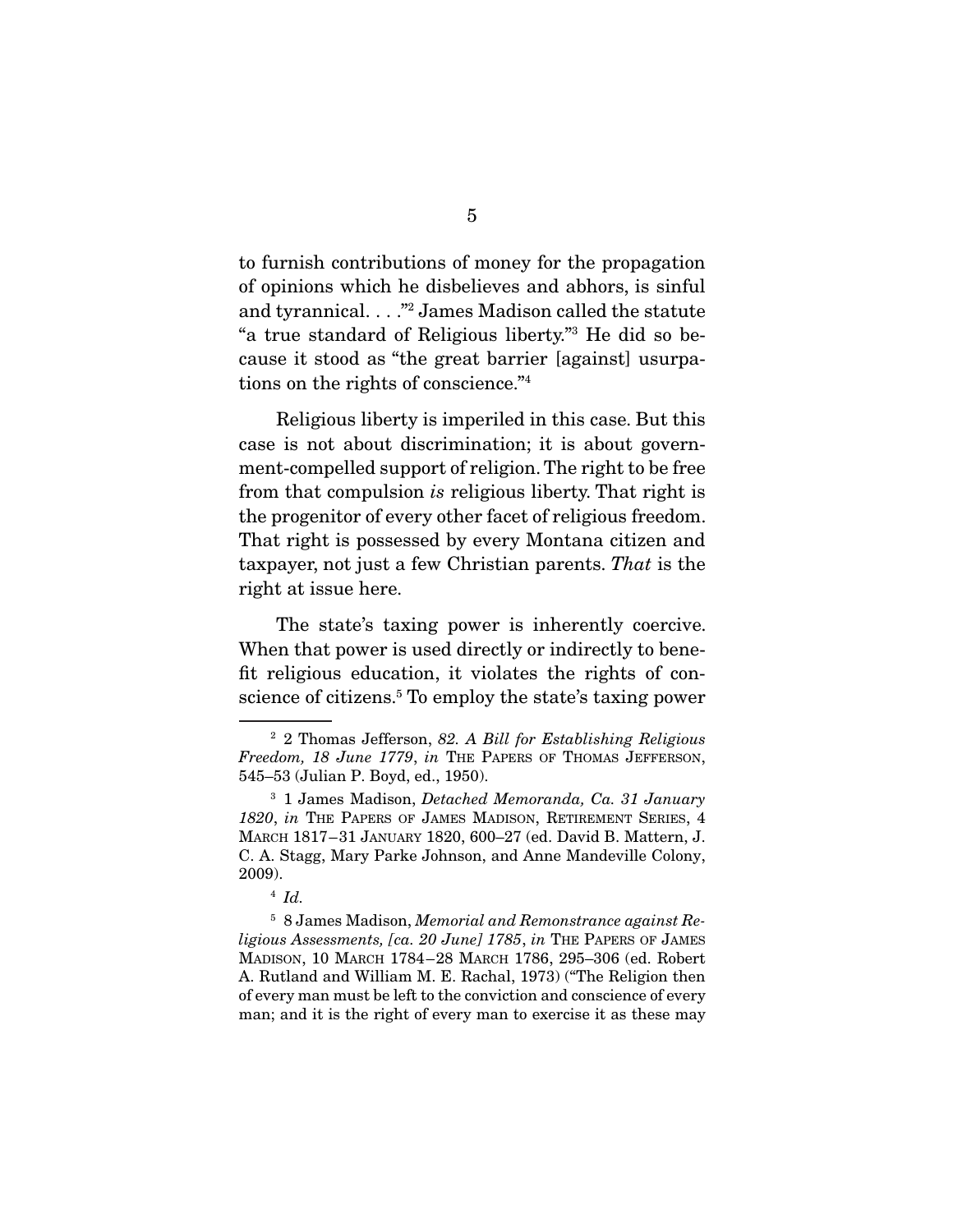in such a manner is to permit the very tyranny that Jefferson and Madison sought to restrain with the Virginia Statute for Religious Freedom.

 Religious freedom means that no citizen can be compelled to subsidize a religion that is not their own. If this Court abandons this basic principle, we will have reached a disastrous moment in American history: the era of government-compelled tithing.

## I. The structure and purpose of Montana's neo-voucher program fall under the broad text of the Montana No Aid Clause.

 While some states have adopted school "voucher" programs to fund private education, Montana's program involves a tax scheme that funds tuition via a dollar-for-dollar credit. Such neo-voucher programs are the product of combining tax and education laws. The Montana Supreme Court has definitively determined that § 15-30-3111 of the Montana Code provides state aid for private religious education. The court said, "The Legislature, by enacting a statute that provides a dollar-for-dollar credit against taxes owed to the state, is the entity providing aid to sectarian schools via tax credits in violation of Article X, Section 6." App. 25 ¶30. To parse this neo-voucher program or contrast it to other voucher programs in other states is

dictate. This right is in its nature an unalienable right. It is unalienable, because the opinions of men, depending only on the evidence contemplated by their own minds cannot follow the dictates of other men. . . .").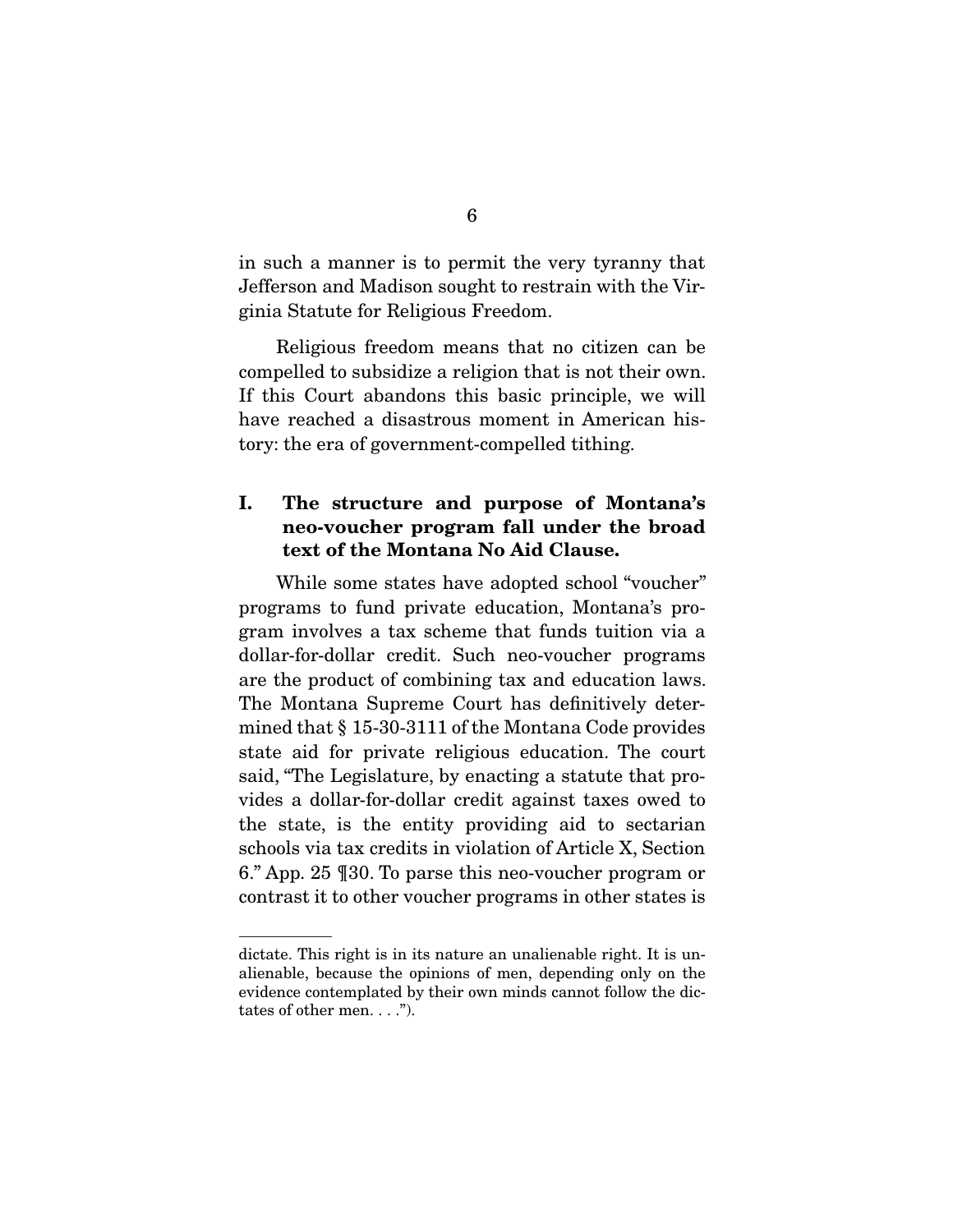to miss the plain truth of the matter: as determined by the Montana Supreme Court, this program used the state's coercive taxing power to subsidize tuition payments for religious education.

 The Montana Supreme Court's determination is consistent with how the program operates. Taxpayers owe taxes to Montana. They are relieved of that obligation if they divert the payment to an entity that funds religious education. Montana appropriated \$3 million to cover the anticipated shortfall from forgiving those obligations. This program would not exist but for the taxes owed to the state—the taxes that are to be forgiven and which exist only because of how Montana was manipulating its taxing power. App. 40 ¶53 (Gustafson, J., concurring).

 The Montana Supreme Court interpreted the Montana Constitution as sufficiently broad to encompass and end this neo-voucher program. Montana "shall not make *any direct or indirect* appropriation or payment from *any* public fund or monies, or *any* grant of lands or *other property* for *any* sectarian purpose or [school]." App. 17–18 ¶18–19. That text is clear, emphatic, and sweeping.

 The structure of the neo-voucher program fell under the No Aid Clause, but the structure is less important than its purpose. The purpose of neo-vouchers is the same as vouchers. Sponsors of these laws seek to: 1) aid religious education and 2) undermine public education. These two purposes conflict with the purpose of Montana's No Aid Clause, made clear during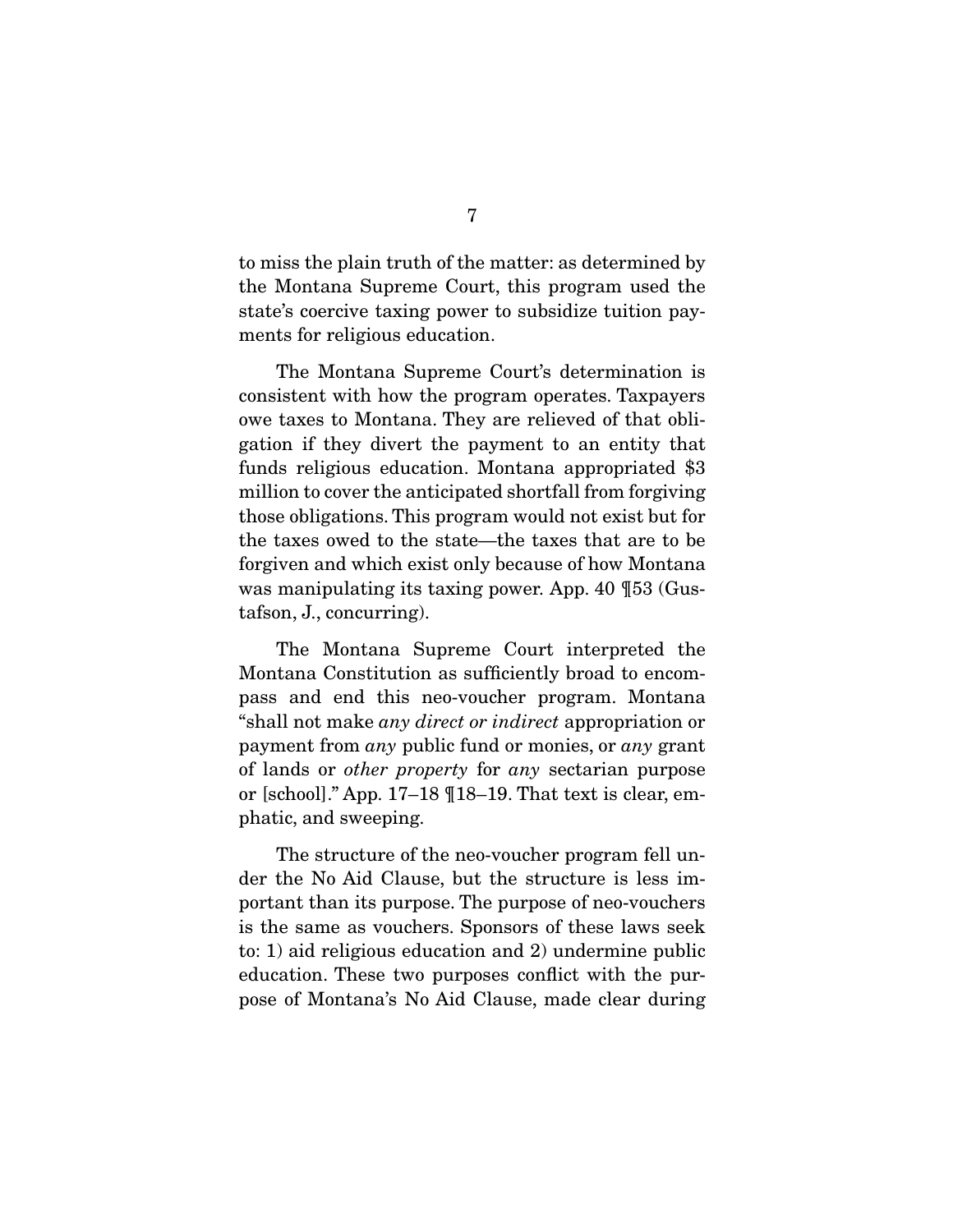the state's 1972 Constitutional Convention, which was to ensure that "the public school system . . . receive 'unequivocal support.'" App. 19 [22.

 Both purposes are religious, but the second purpose is rarely spoken of openly, at least now that "school choice" is the focus-group-tested language adopted by the movement. But in the minds of some school choice activists, the erosion of traditional Protestantism in America is due to public schools. These same activists "see the weakening of support for public education as a desirable side effect or even a goal of their work."6 As one researcher and author has found, the national groups supporting religious initiatives "see our system of public education as a bad thing."7 She reports, "These are the same groups that sponsor efforts to undermine, defund, and perhaps ultimately destroy the system altogether."8

 Sometimes, proponents of neo-vouchers are open about this goal. Kyle Olson helped create and chaired National School Choice Week through its 2011 birth. As its executive director, Olson wrote, "I would like to think that, yes, Jesus would destroy the public education temple and save the children from despair and a hopeless future."9 While "school choice" is theoretically

<sup>6</sup> Katherine Stewart, THE GOOD NEWS CLUB: THE CHRISTIAN RIGHT'S STEALTH ASSAULT ON AMERICA'S CHILDREN, 5 (Public Affairs, 2012).

 $^7$  *Id.* 

<sup>8</sup> *Id.* 

<sup>9</sup> Kyle Olson, *Jesus Isn't in Michigan*, TOWNHALL (March 18, 2011), https://bit.ly/2qz27Sx. He went on to say, "And he would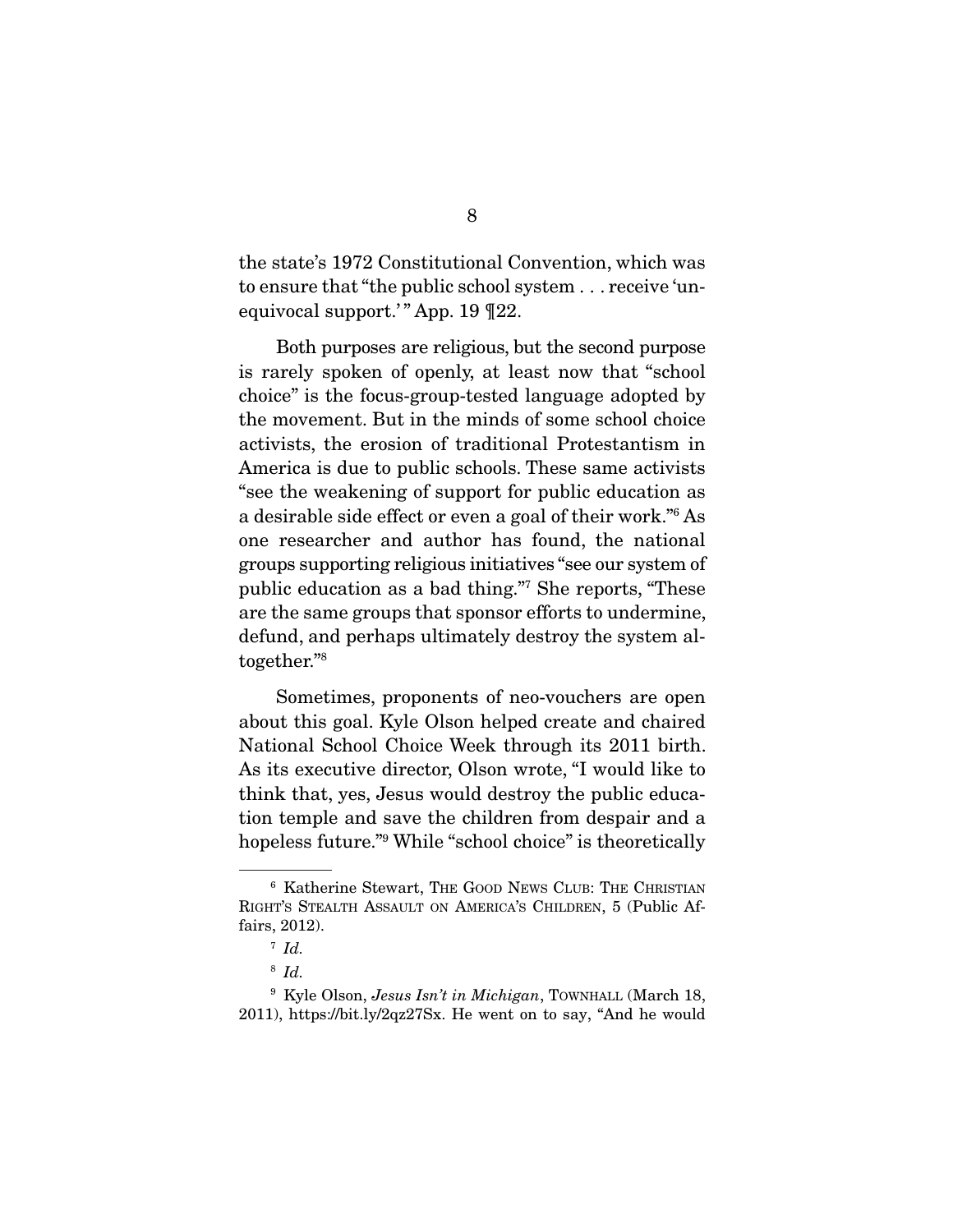about providing choice in education, for many it is about ending public education.

 The neo-voucher scheme here provides a dollarfor-dollar tax credit that undermines public education. Montana is within its rights to do just what its Constitution says: give the public school system its "unequivocal support," including to the point of refusing to incentivize private education. App. 19 ¶ 22.

## II. No Aid Clauses, including Article X, Section 6 of the Montana Constitution, foster and protect the religious freedom of all citizens.

 The true purpose behind Montana's No Aid Clause is to protect religious freedom. Failing to enforce this clause or riddling it with unprecedented exceptions erodes religious liberty.

 The principle embodied in every No Aid Clause, including Montana's, is that the government should not tax citizens to benefit a religion. Religious worship, religious education, and maintaining places of worship should be the result of free and voluntary support given by the faithful. James Madison, the Father of the Bill of Rights and the Constitution, explained this

smash a temple that has been perverted to meet the needs of the administrators, teachers, school board members, unions, bureaucrats and contractors. But, Jesus isn't in Michigan—or Indiana so it's incumbent upon leaders to do something about it." *See also* Katherine Stewart, THE GOOD NEWS CLUB: THE CHRISTIAN RIGHT'S STEALTH ASSAULT ON AMERICA'S CHILDREN at 254.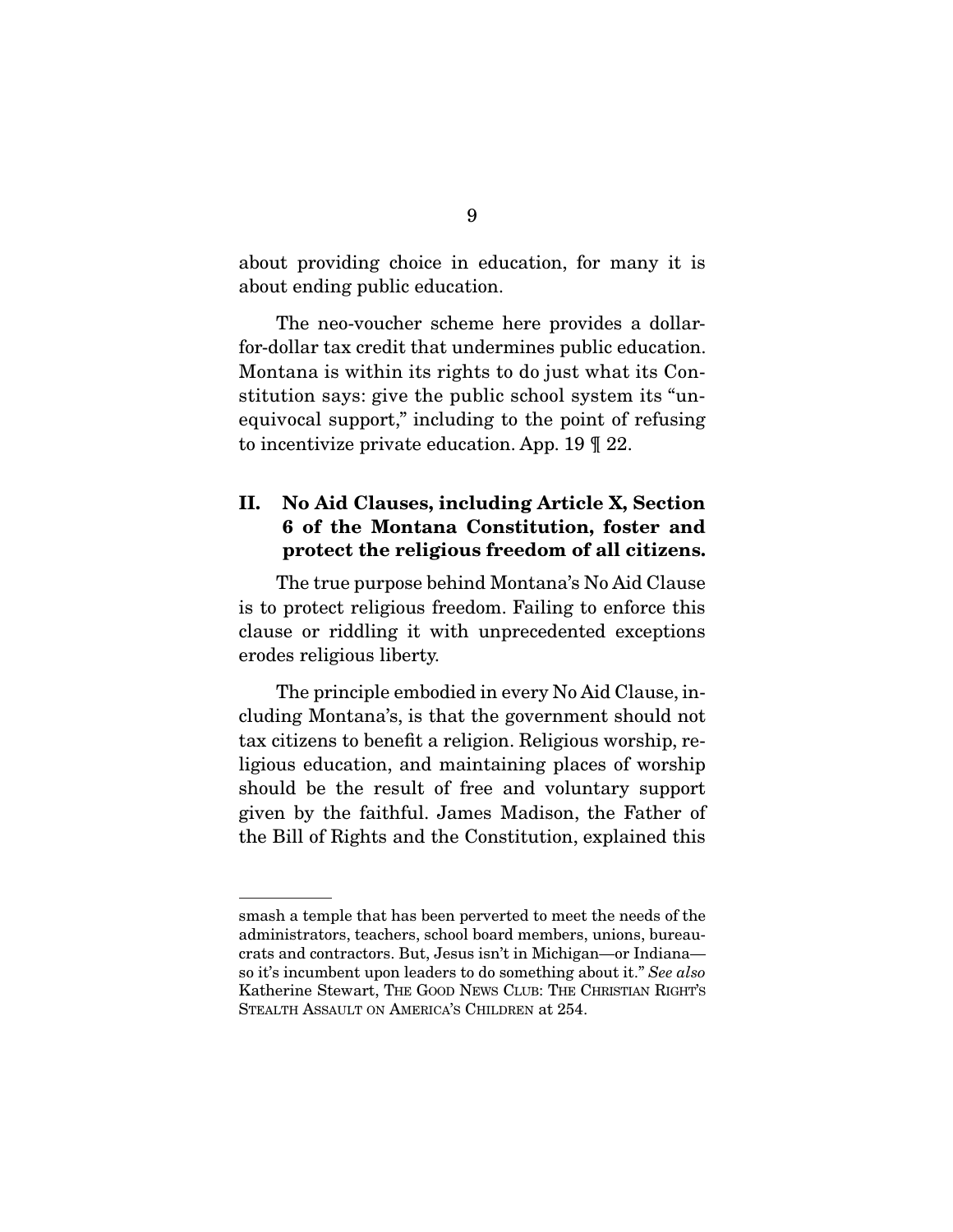purpose well in his condemnation of a three-penny tax to support Christian preachers and churches: "The Religion then of every man must be left to the conviction and conscience of every man," not the taxing power of the state.10

 American governments simply do not have the power to tax citizens to fund churches and religious education. When they do so, they are acting *ultra vires*. Alexander Hamilton explained this in The Federalist No. 69, when he wrote that the government "has no particle of spiritual jurisdiction." Madison supported this sentiment, arguing that "[i]t is the duty of every man to render to the Creator such homage and such only as he believes to be acceptable to him."11 This principle is vital to ensure true religious freedom.

 The compulsory support of a religion that is not one's own is anathema to American principles. Religious liberty cannot exist where the government can force citizens to donate to a sect that, for example, condemns them to eternal damnation and torture for exercising that freedom of religion. The Virginia Statute for Religious Freedom recognizes that governmentcompelled support for one's *own* religion also violates the rights of conscience: "[E]ven the forcing him to support this or that teacher of his own religious persuasion, is depriving him of the comfortable liberty of giving his contributions to the particular pastor whose

<sup>10</sup> Madison, *Memorial and Remonstrance*, ¶1.

<sup>11</sup> James Madison, *Memorial and Remonstrance Against Religious Assessments*, ¶1 (1785).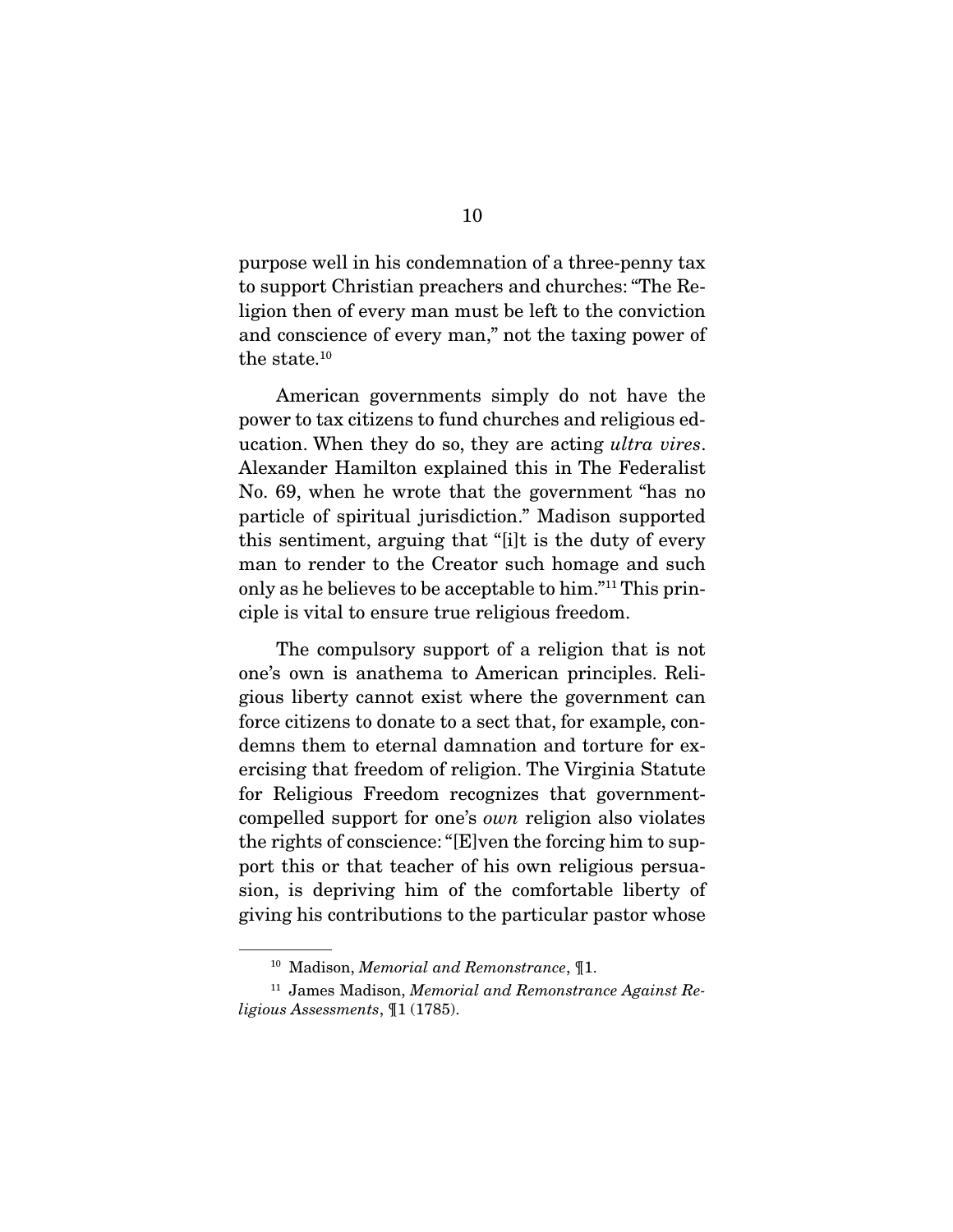morals he would make his pattern."12 Thus, striking down Montana's No Aid Clause would jeopardize the religious freedom of every citizen of the state, including religious adherents.

 It is not just direct taxes that violate religious liberty but employing the taxing power in any manner to fund sectarian education. Daniel Carroll, a Catholic representative to the Constitutional Convention from Maryland, put it best during the congressional debates on the First Amendment. Carroll said that "the rights of conscience are, in their nature, of peculiar delicacy, will little bear the gentlest touch of the governmental hand."13 The government hand at issue here is not the one refusing to slip cash to Christian schools, but rather, the hand reaching into every citizen's pocket to extract that cash—and it's not particularly gentle.

 The Founders determined that the government could not subsidize religion and this Court reaffirmed that principle when it first applied the Establishment Clause to the states. In *Everson*, the Court said:

The 'establishment of religion' clause of the First Amendment means at least this: Neither a state nor the Federal Government can set up a church. Neither can pass laws which aid one religion, aid all religions, or prefer one

<sup>12</sup> 2 Thomas Jefferson, *82. A Bill for Establishing Religious Freedom, 18 June 1779*, *in* THE PAPERS OF THOMAS JEFFERSON, 2:545–53 (Julian P. Boyd, ed., 1950).

<sup>13</sup> 1 ANNALS OF CONG. 758–59 (1789) (Joseph Gales ed., 1834).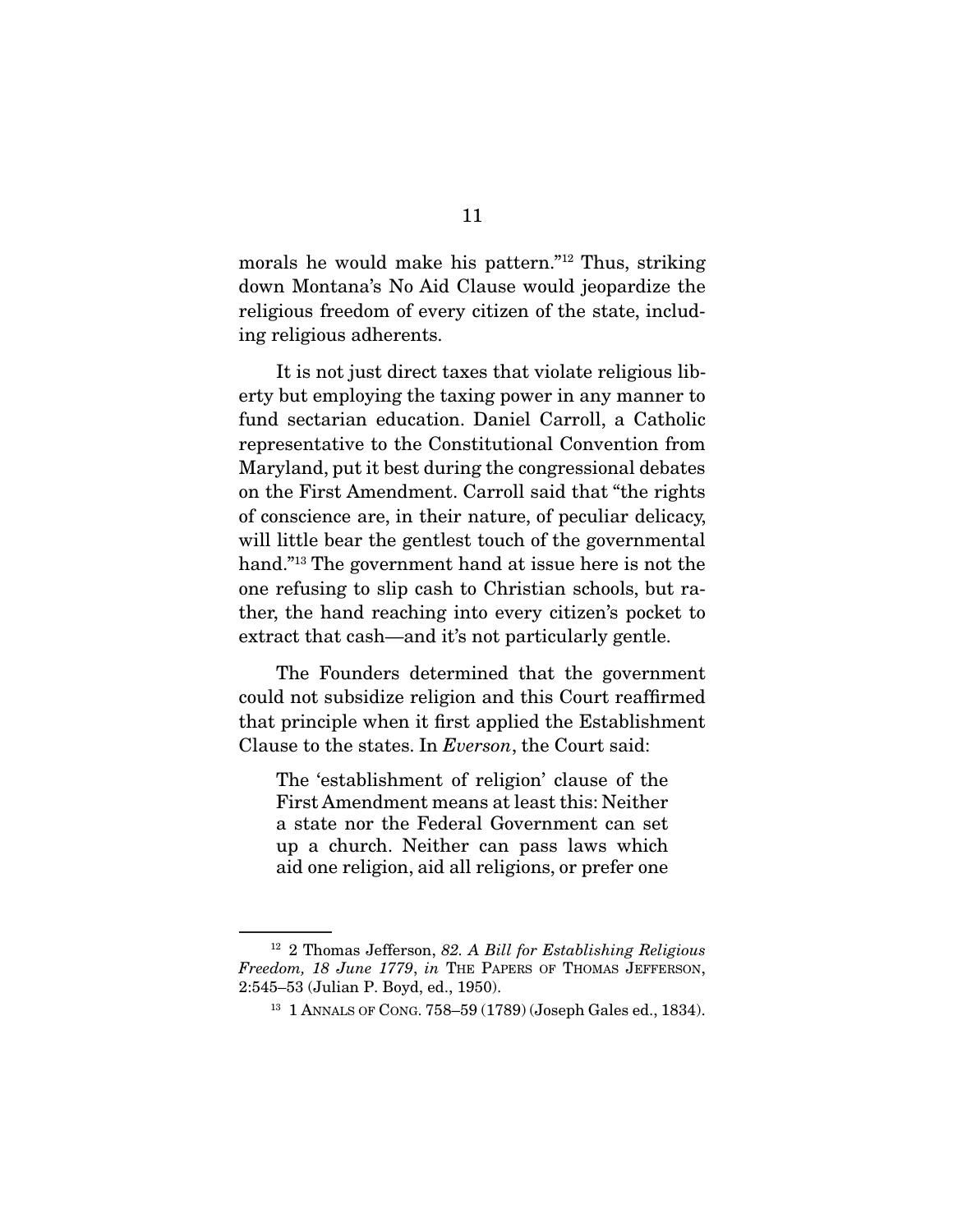religion over another . . . *No tax in any amount, large or small, can be levied to support any religious activities or institutions, whatever they may be called, or whatever form they may adopt* to teach or practice religion. . . .

### *Everson v. Bd. of Ed. of Ewing Twp.*, 330 U.S. 1, 15–16 (1947) (emphasis added).

 On this point, the Court was unanimous. The Court ruled just one year later that allowing religious instructors from various denominations into public schools violated the Establishment Clause. *McCollum v. Bd. of Ed. of Sch. Dist. No. 71*, 333 U.S. 203 (1948). The Court relied upon *Everson* and the use of taxpayer money, saying, "This is beyond all question a utilization of the tax-established and tax-supported public school system to aid religious groups to spread their faith." *Id.* at 210. The school system in *McCollum* argued that the program was permissible because the First Amendment "was intended to forbid only government preference of one religion over another, not an impartial governmental assistance of all religions." *Id.* at 211. The Court soundly rejected this argument and found that, rather than manifesting governmental "hostility" to religion, the First Amendment protected religious liberty by erecting "a wall between Church and State which must be kept high and impregnable." *Id.* at 211–12.

 The Supreme Court later reiterated a strong commitment to the religious liberty principles articulated in *Everson*, including the prohibition on giving public aid to religion. *See Sch. Dist. of Abington Twp., Pa. v.*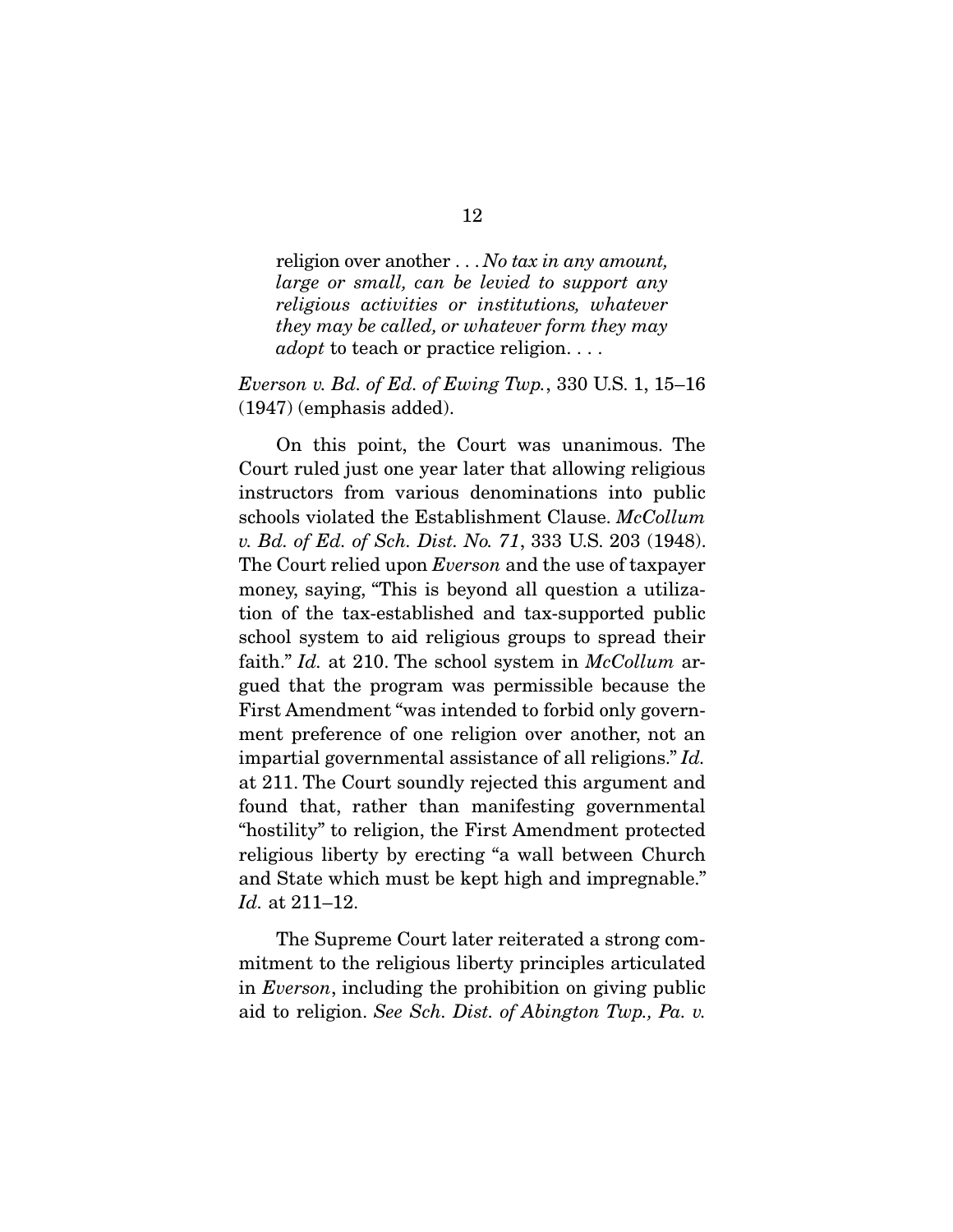*Schempp*, 374 U.S. 203, 216–17 (1963) (discussing the majority and dissenting opinions in *Everson*); *Torcaso v. Watkins*, 367 U.S. 488, 493 (1961) (recalling that, in the *McCollum* case, the Court was "urged to repudiate" the *Everson* principles and noting it "declined to do this, but instead strongly reaffirmed what had been said in *Everson.* . . ."). The Court's lengthy discussions of the meaning and purposes of the First Amendment's religion clauses in these cases focused on the separation of religion and government—to the benefit of both. The Court never hinted that the religion clauses actually *require* taxpayers to fund religion.

 Our nation, our Founders, and the justices of this Court have always understood that religious liberty flourishes when government does not tax citizens to aid religion. It is no surprise then that state constitutions clarified the protection for the religious liberty of citizens. Consistent with this fundamental truth, delegates at the Montana Constitutional Convention in 1972 sought to protect religious liberty by ensuring that the state did not coerce Montanans into subsidizing religious institutions.

## III. The principle underlying No Aid Clauses dates to America's founding and was uniformly accepted after years of experience.

 Though recent opponents to the separation of state and church have used revisionist history in an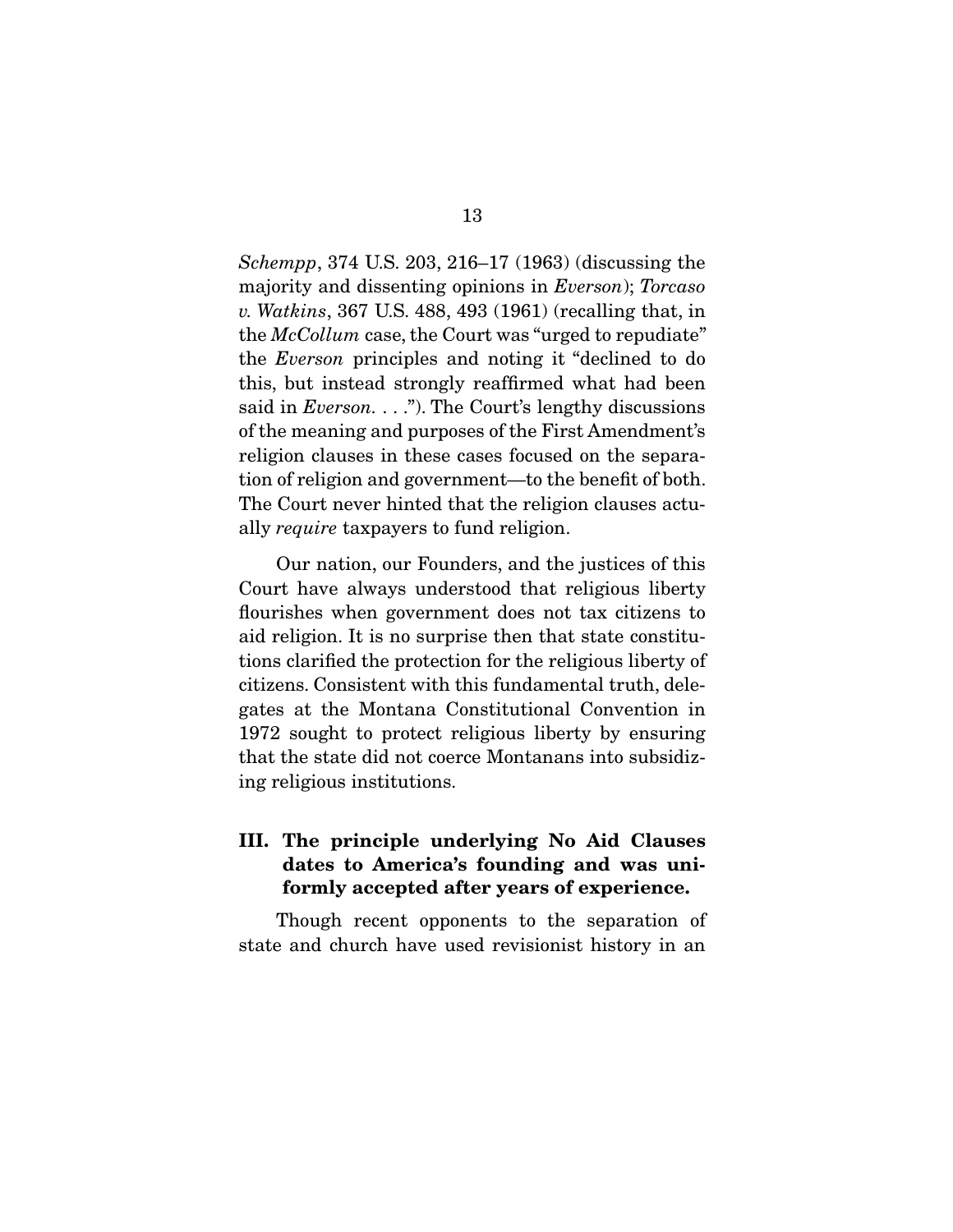attempt to rewrite state-church relations,<sup>14</sup> the federal government's early history of state-church separation has been clear to this Court for more than half a century. "[F]or the men who wrote the Religion Clauses of the First Amendment the 'establishment' of a religion connoted sponsorship, financial support, and active involvement of the sovereign in religious activity." *Walz v. Tax Comm'n of City of N.Y.*, 397 U.S. 664, 668 (1970).

 The history of the states is more varied, each adopting disestablishment principles at different times and to varying degrees. New Jersey, Pennsylvania, Maryland, North Carolina, and Virginia began disestablishment in 1776. Other states took longer to realize the severe problems with sponsoring or financially supporting religion, disestablishing up through the 1830s. *See Trinity Lutheran Church of Columbia, Inc. v. Comer*, 137 S. Ct. 2012, 2032-36 (2017) (Sotomayor, J., dissenting). Montana followed this tradition when writing and rewriting its Constitution.

 Regardless of the timeline, in the case of disestablishment, America's "laboratories of democracy" yielded remarkably consistent results. Every state discovered a self-evident truth: there is no freedom *of* religion without a government that is free *from* religion. States that funded churches via established religions changed course. "Every state establishment saw laws passed to raise public funds and direct them toward

<sup>14</sup> Andrew L. Seidel, *Bad History, Bad Opinions: How "Law School Office History" is leading the Courts Astray on School Board Prayer and the First Amendment*, 12 Ne. L. Rev. \_\_\_ (forthcoming Dec. 2019).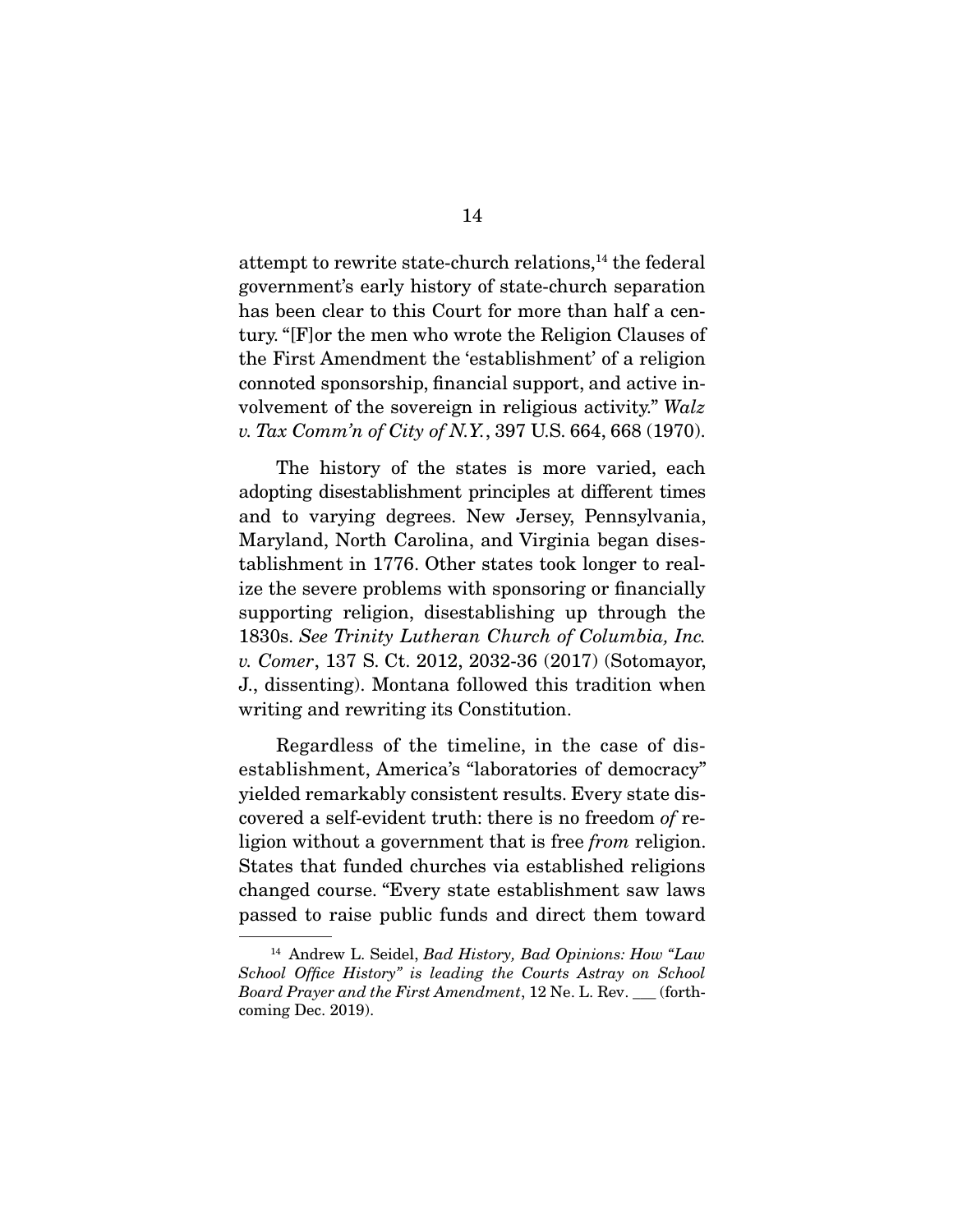houses of worship and ministers. And as the States all disestablished, one by one, they all undid those laws." *Trinity Lutheran Church of Columbia, Inc. v. Comer*, 137 S. Ct. 2012, 2033 (2017) (Sotomayor, J., dissenting).

 This history is crucial to the issue before this Court. These states experienced religious establishments and after lengthy and careful debates decided to stop taxing citizens to support religion because doing so violated the civil rights of those citizens. The states learned this hard lesson over decades of living in a pluralistic America, which has only become more diverse nearly two centuries later.

 This history seems distant today, but was the result of centuries—millennia—of oppression from religion blended with government. Thanks to the separation of state and church, Americans do not have that oppressive experience. And some have become complacent. We are, in some sense, victims of the successful American experiment in separating state and church. As a result, many Americans lack a basic understanding of how state-church separation and the No Aid principle actually protect religious freedom. That has led some, including the well-meaning parents in this case, to consider whether or not the provisions are still valuable. They are, and this Court ought not to strike them down when they have served this country so well in protecting religious liberty.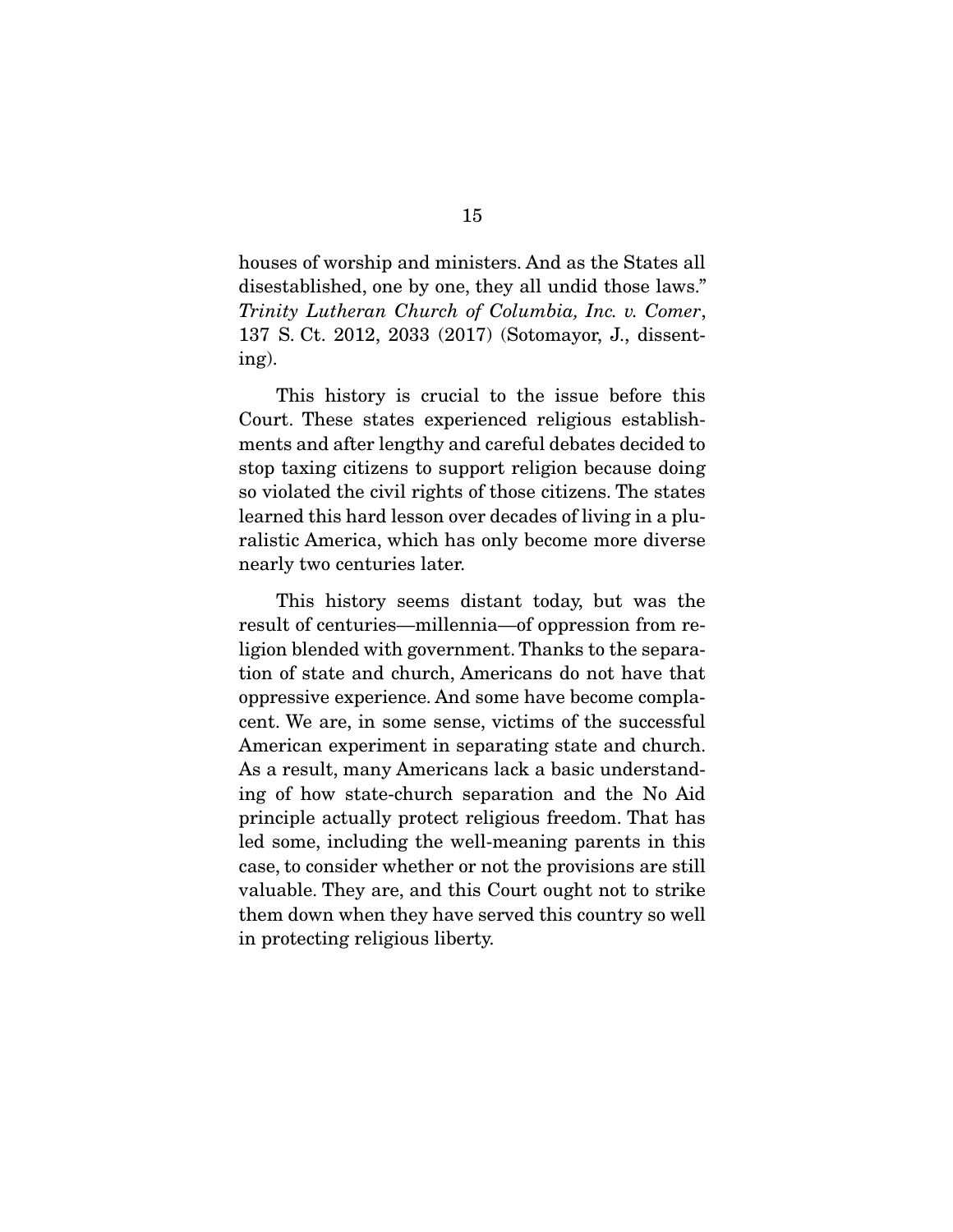## IV. Undermining No Aid Clauses and offering direct or indirect aid to religious education will require government regulation of religious schools.

 Granting religious schools a right to access the public purse will eventually lead the government to regulate religious schools. It must. Where public money goes, public accountability must follow. State governments have generally had a hands off approach to religious institutions, including private religious schools, which are largely unregulated by state education agencies. That will change if private schools receive public funds.

 Justice Robert Jackson explained that separating state and church, including financially, benefits both government and religion while fostering religious freedom for all. Justice Jackson was a model justice. He took a leave of absence from the court to prosecute Nazi war crimes as U.S. Chief of Counsel at Nuremberg. He checked himself out of the hospital on the day the Supreme Court handed down *Brown v. Board of Education* so that he could be present in the courtroom and emphasize the Court's unanimity in that historic case. In *Korematsu*, Justice Jackson wrote one of history's greatest dissents, condemning America's WWII internment camps for citizens of Japanese ancestry. In a less famous though similarly powerful dissent, he explained how the Constitution protects religious freedom. The First Amendment "take[s] every form of propagation of religion *out of the realm of things which could directly or indirectly be made public business and thereby be supported in whole or in part at*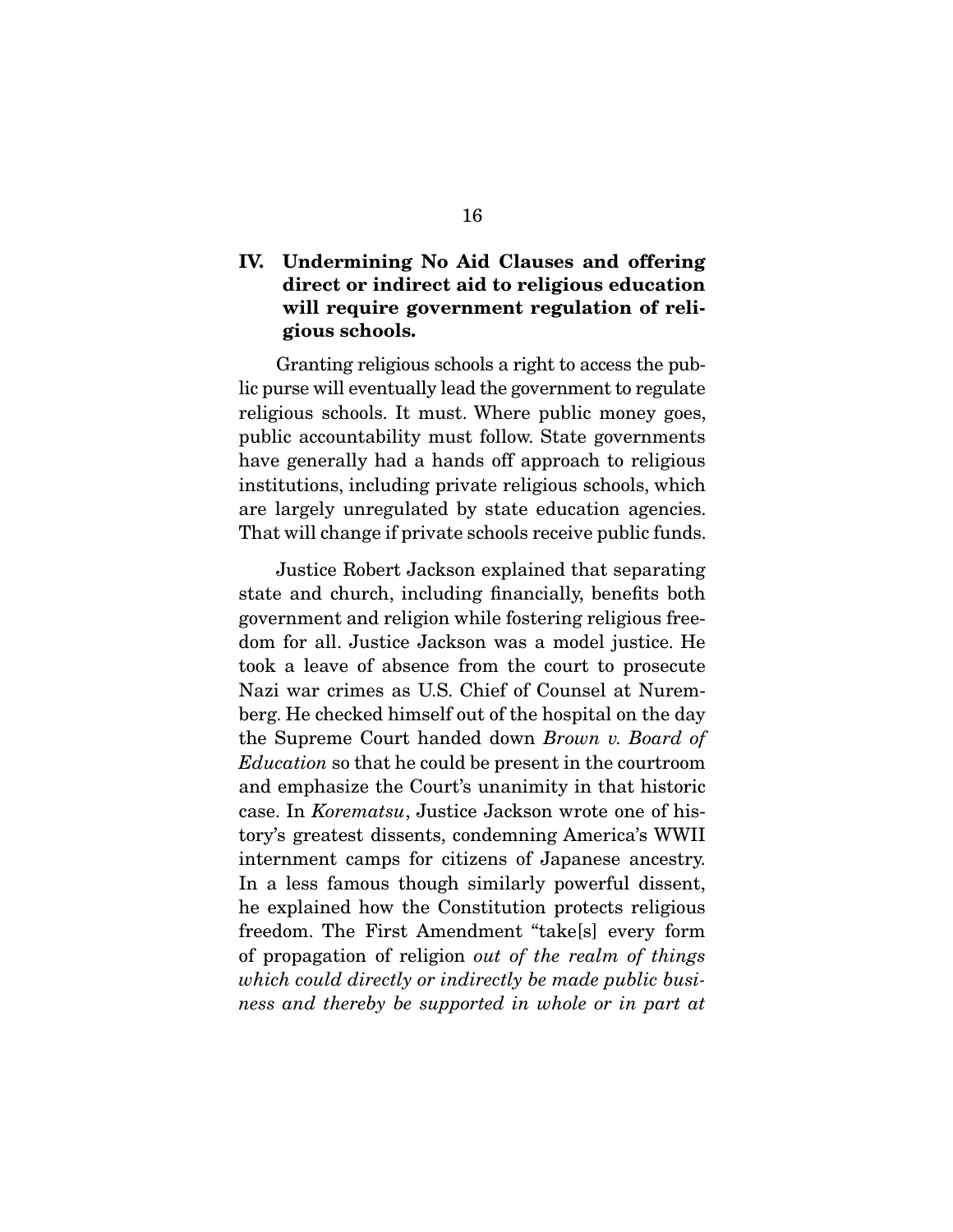*taxpayers' expense*." *Everson v. Bd. of Educ. of Ewing Twp.*, 330 U.S. 1, 26–27 (1947) (Jackson, J., dissenting) (emphasis added). Justice Jackson continued, "That is a difference which the Constitution sets up between religion and almost every other subject matter of legislation, a difference which goes to the very root of religious freedom. . . ." *Id.* 

 Justice Jackson also highlighted the paramount rationale underlying the religious freedom protections in the First Amendment:

This freedom . . . was set forth in absolute terms, and its strength is Its rigidity. It was intended not only to keep the states' hands out of religion, but to keep religion's hands off the state, and *above all, to keep bitter religious controversy out of public life by denying to every denomination any advantage from getting control* of public policy *or the public purse*.

*Id.* (emphasis added).

 State-church separation gives religion significant benefits, preventing this Court from adjudicating church ministerial disputes, for instance. *See, e.g.*, *Hosanna-Tabor Evangelical Lutheran Church & Sch. v. E.E.O.C.*, 565 U.S. 171, 188 (2012). Attached to these benefits are relatively few conditions, most importantly, that taxpayers will not fund religion.

 The push to eviscerate No Aid Clauses like Montana's is meant to augment the benefits churches receive under the separation of state and church, and eliminate those conditions. Churches and religious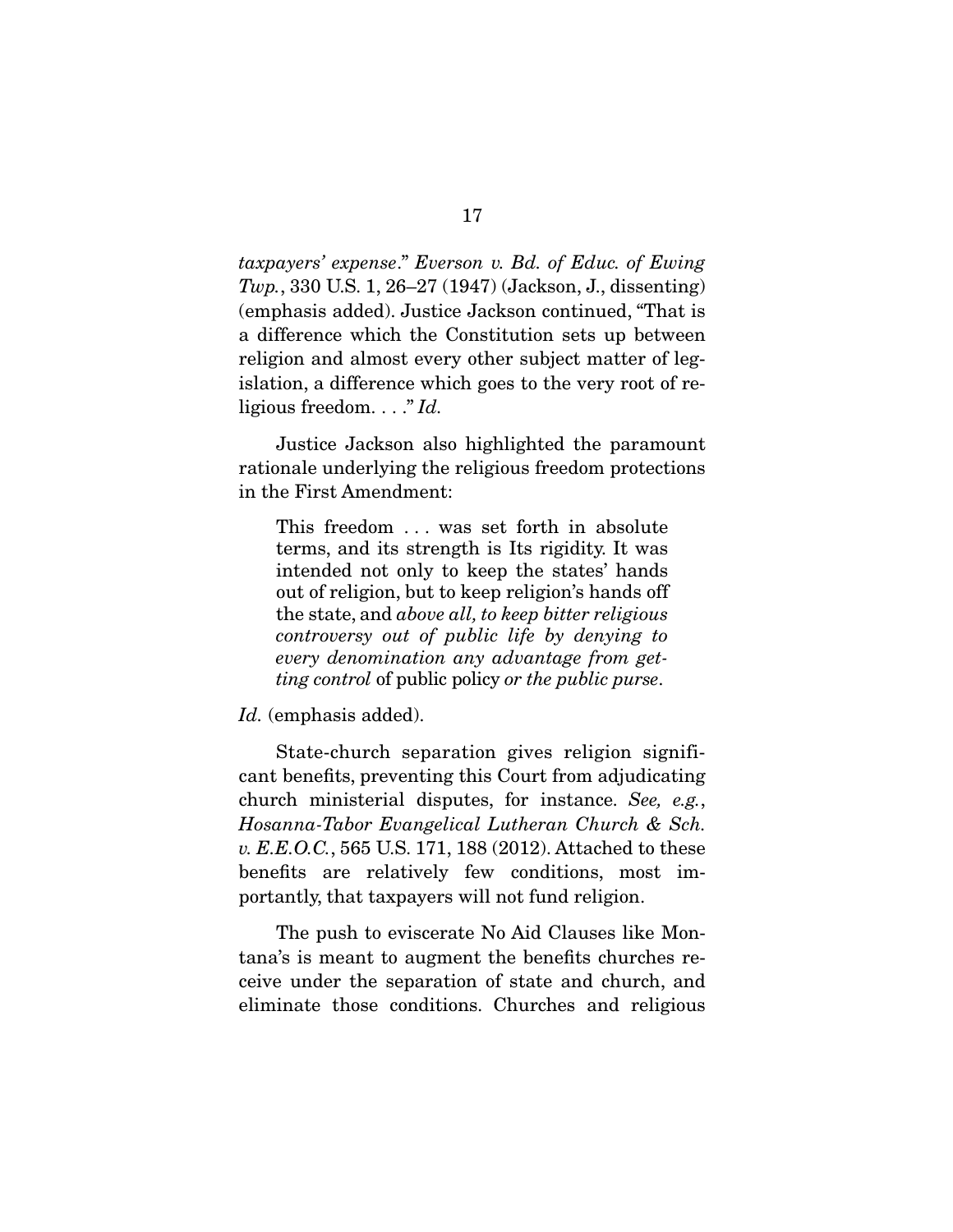schools want to have their cake—which they think American taxpayers must buy—and eat it too.

 If they are successful, this will lead to additional state oversight and control of religious schools. When public money flows to private schools, however indirect the route, regulation is foreordained because the unregulated flow of funds to unaccountable organizations guarantees abuse.

 The country's longest-lived private voucher scheme, the Milwaukee Parental Choice Program, is a prime example. The program has been bloated with abuse. Over a 10-year period, more than \$139 million in taxpayer funds went to Milwaukee voucher schools that were ejected from the program for failing to meet basic requirements.15

 The abuse is startling. One Milwaukee school run by a preacher, LifeSkills Academy, collected more than \$200,000 in state subsidies for the 2012–13 academic year before closing abruptly "in the dead of night" in December, leaving 70 students schoolless.16 State records documented alarming conditions, including allegations that the school: falsified records of National School Lunch Program meals, served expired food, served "Ramen noodles with hot sauce and a cup of

<sup>15</sup> Molly Beck, *State paid \$139 million to schools terminated from voucher program since 2004*, WISCONSIN STATE JOURNAL (Oct. 12, 2014), https://bit.ly/36ObTR5.

<sup>16</sup> Erin Richards, *Milwaukee voucher school LifeSkills Academy closes in the dead of the night*, MILWAUKEE JOURNAL SENTINEL (Jan. 14, 2014), https://bit.ly/2oAnm5b.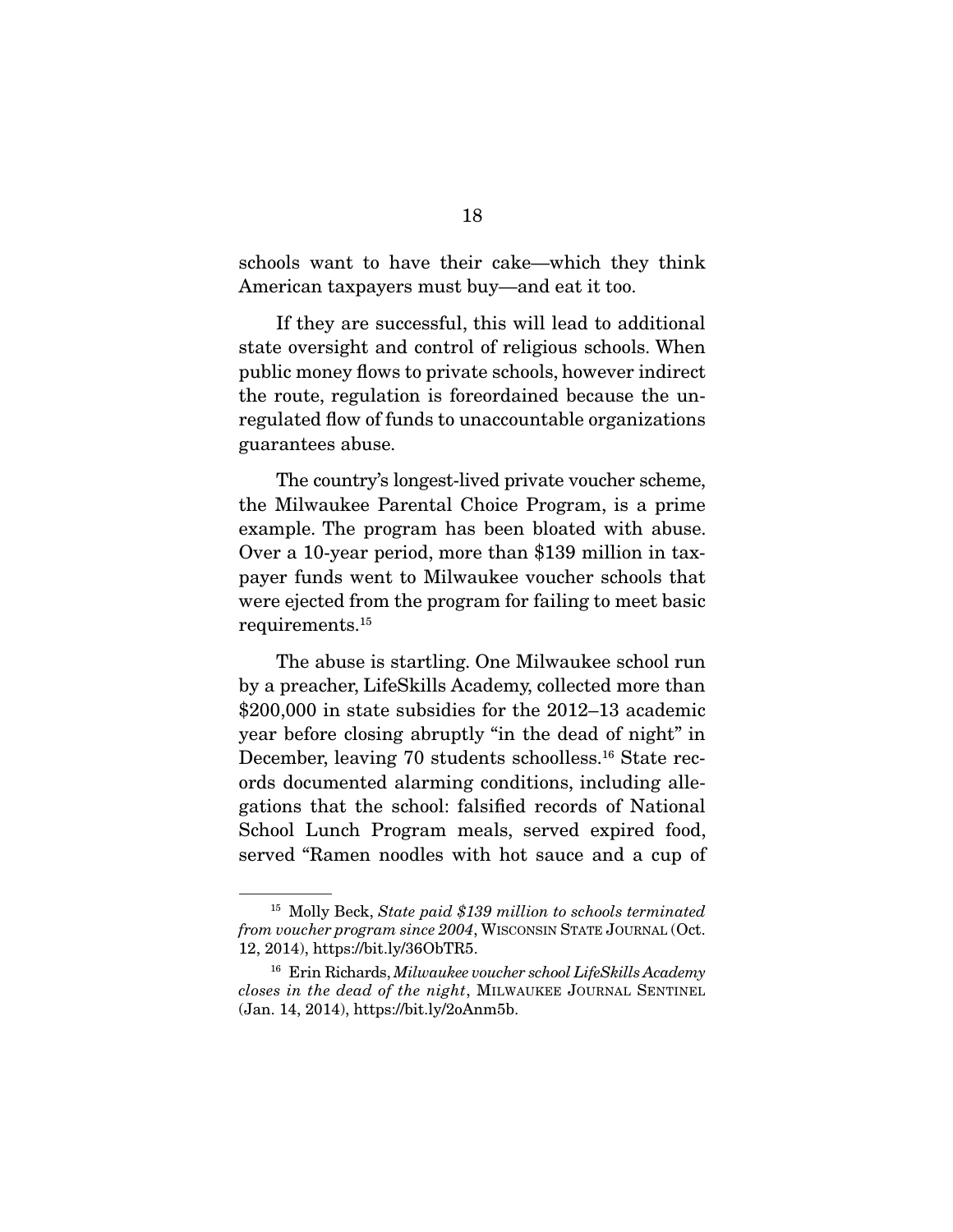water for lunch," and "cut" whole milk with water.<sup>17</sup> A former employee charged that the preacher falsified state records and believed he would get away with it because, "Can't nothing touch him but God."18 Over its six years, LifeSkills collected more than \$2.3 million in public money before shutting down and leaving families of students scrambling to find a new school. The preacher fled to a gated community in Florida and opened LifeSkills Academy II.19

 Alex's Academic of Excellence—"Academic" is indeed how this school spelled its name—raked in more than \$3.5 million in taxpayer funds over five years before closing. Evicted for code violations from two locations, the school ended up in a storefront. According to reports, "children departed through the back entrance on Thursday afternoon and stood beside a trash receptacle overflowing with refuse—including the box spring for a bed—while they waited for buses to arrive."20 The principal saw employees smoking marijuana in school and witnessed a staffer with a bag of crack cocaine. The school's founder and CEO was a

<sup>&</sup>lt;sup>17</sup> Amicus Curiae's Jan. 30, 2014 Letter to Florida Dept. of Educ., detailing these allegations. *Available at* https://bit.ly/2Nghnwv. Records supporting allegations *available at* https://bit.ly/2JL4wQv.

<sup>18</sup> *Id.*

<sup>19</sup> Erin Richards, *Leaders of closed Milwaukee voucher school are now in Florida*, MILWAUKEE JOURNAL SENTINEL (Jan. 15, 2014), https://bit.ly/2095ck8.

<sup>20</sup> Sarah Carr, *Who cleans up problem choice schools?*, MIL-WAUKEE JOURNAL SENTINEL (Sept. 15, 2003), https://goo.gl/zoCc45.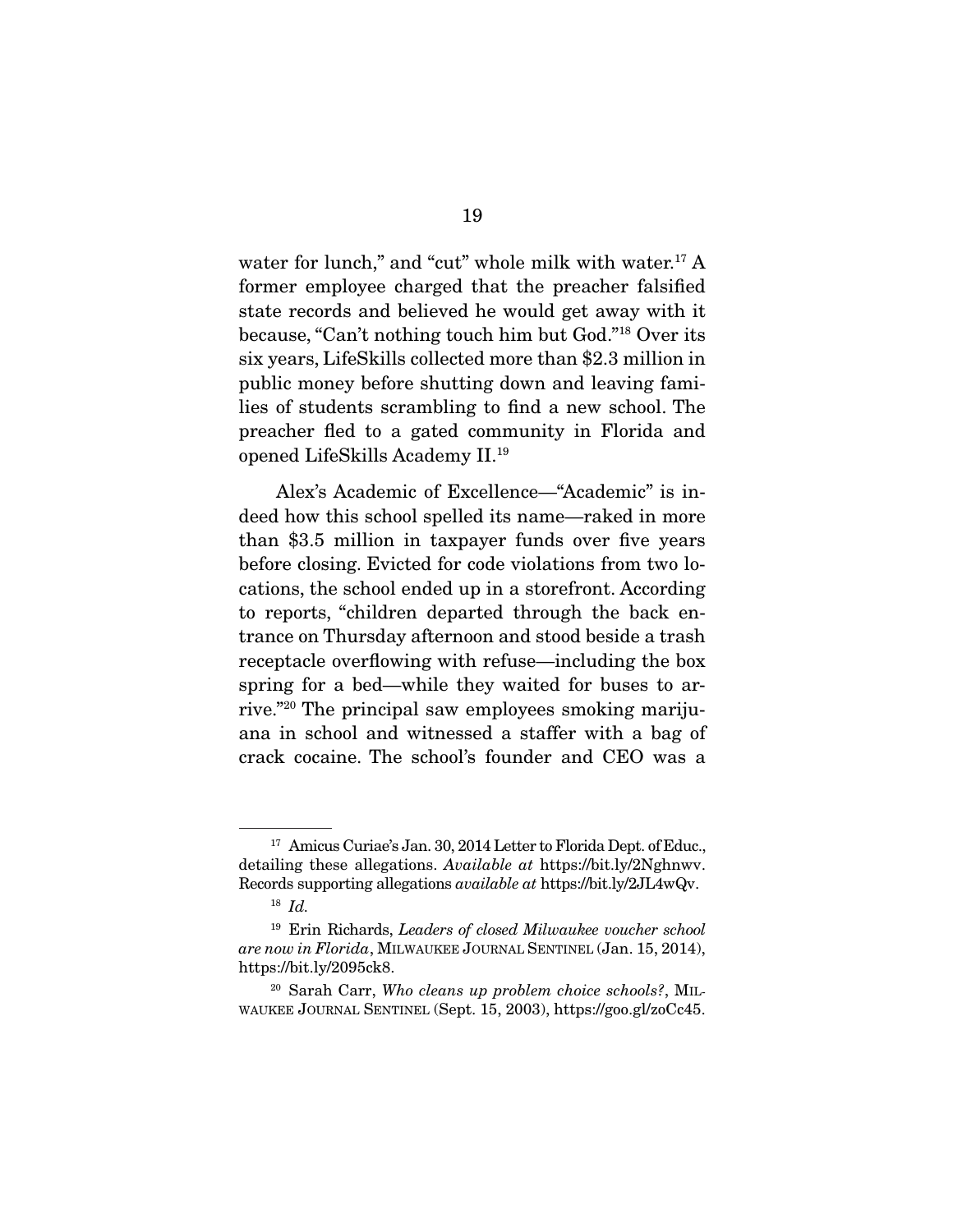convicted rapist who received a 30-year prison term and served nine years.<sup>21</sup>

 There are plenty of other examples of abuse from Milwaukee alone. Some voucher schools failed to provide textbooks to students.22 Others taught subjects from fundamentalist Christian textbooks which claimed that "a belief in Darwinian evolution" was a cause of World War II and that through spirituals, "slaves developed the patience to wait on the Lord and discovered that the truest freedom is freedom from the bondage of sin."23

 If religious schools continue to insist on an invented constitutional right to dip into the public purse, and if this Court should agree, state-church relations will be altered in fundamental ways for which nobody is prepared. Ultimately, accepting public money *will* open private schools to government oversight. Keeping religious schools out of the public treasury allows them to remain free from government regulation and public accountability—another way that No Aid Clauses foster religious freedom.

--------------------------------- ---------------------------------

<sup>23</sup> Frances Paterson, *Building a Conservative Base: Teaching History and Civics in Voucher-Supported Schools*, The Phi Delta Kappan (Oct. 2000), at 151–52, https://www.jstor.org/stable/20439835.

<sup>21</sup> *Id*.

<sup>22</sup> Erin Richards, *Former employees cast doubt on voucher school's operations*, MILWAUKEE JOURNAL SENTINEL (Dec. 15, 2014), https://bit.ly/2n7I9Nf.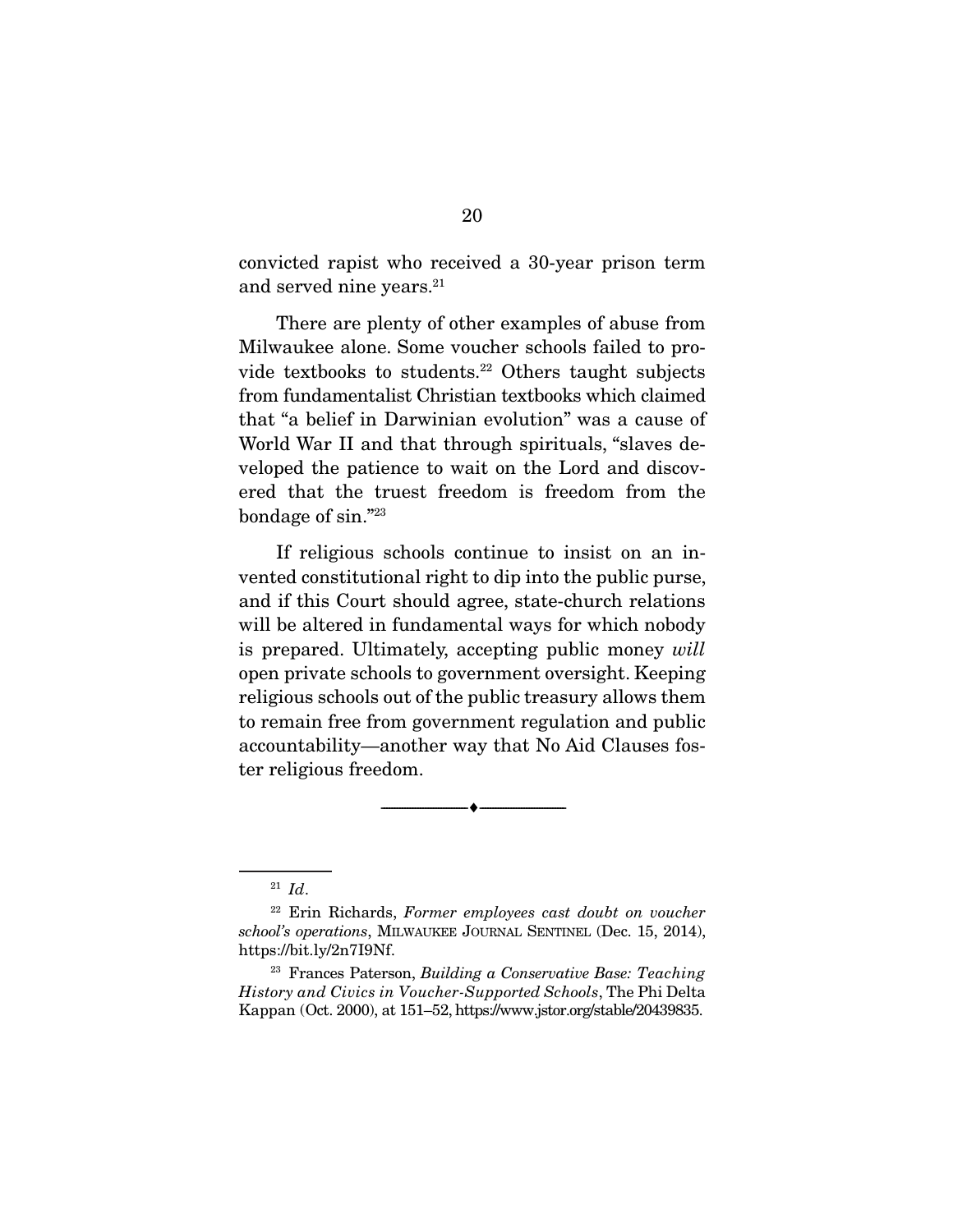#### **CONCLUSION**

 The religious liberty interest threatened in this case lies with the taxpayer and it dates back to America's founding. The principle that the state must not fund religious instruction at taxpayer expense is among our most fundamental and cherished rights. Over our long history, there has never been any indication that religious liberty protections require the government to financially support religion. The cost of revisiting that principle now would be felt by every American.

 Montana's neo-voucher program violated the religious freedom of every Montana citizen. The Montana Supreme Court righted this wrong. Citizens of every religion and of no religion were coerced into subsidizing religious education with which they fundamentally disagree. This is, as Jefferson wrote, "sinful and tyrannical." This Court should allow Montana's decision not to subsidize private education to stand. The Montana Constitution prohibits this use in simple, straightforward terms, and this interpretation is consistent with fundamental principles of religious liberty and the First Amendment.

 If "We the People" abandon the principle embodied in No Aid Clauses, citizens will be taxed in ways that support religion and violate their rights of conscience. This path is likely to lead to expanded state regulation on religious institutions and will also weaken our public schools.

 Simply put, religion must support itself. Benjamin Franklin, who cautioned about government support of